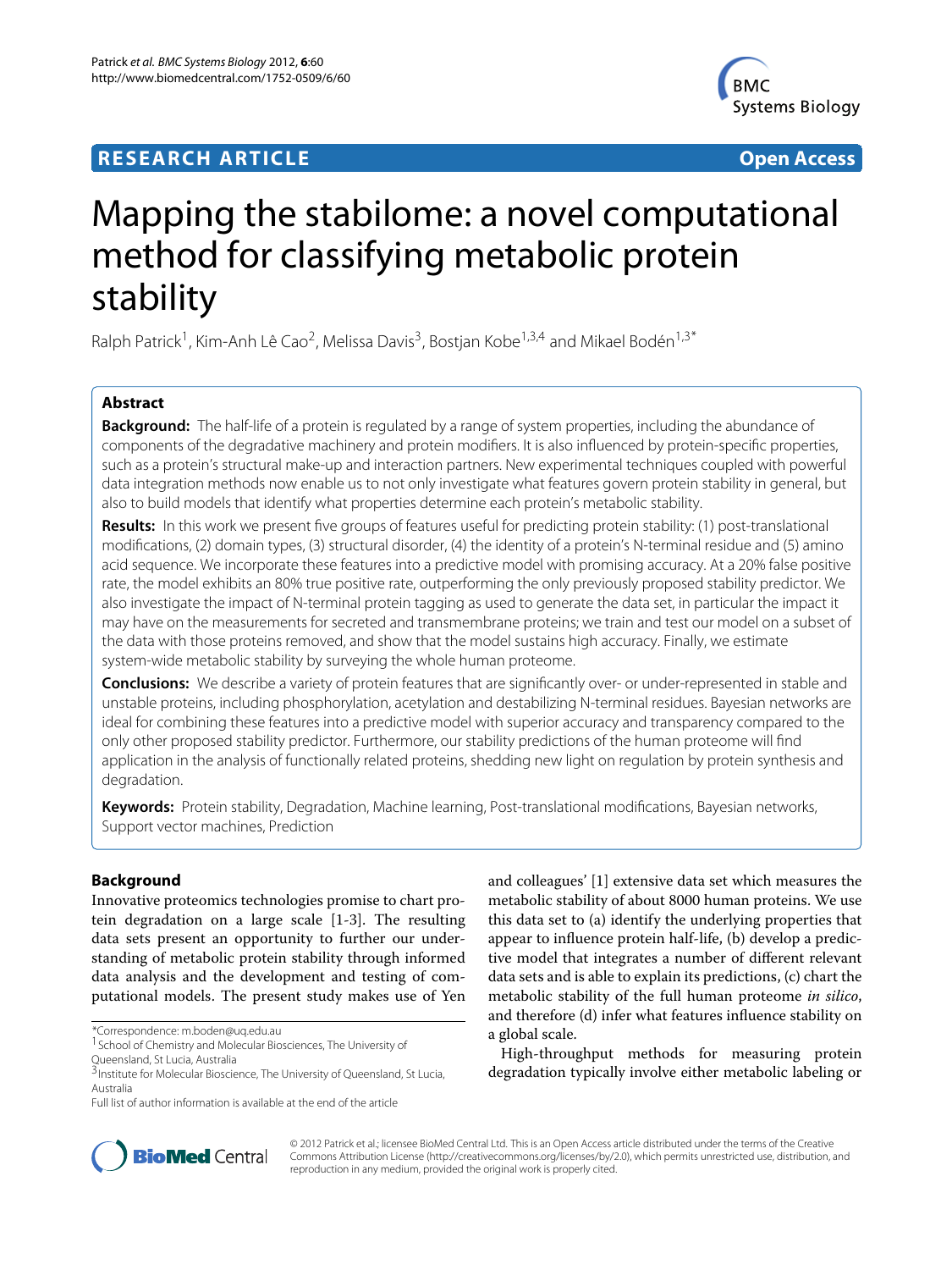protein tagging. Of the four largest data sets currently available, three were generated in human cells, one using labeling [\[2\]](#page-13-2), and two using a tagging approach [\[1](#page-13-0)[,3\]](#page-13-1), while the fourth data set was generated using protein tagging in yeast [\[4\]](#page-13-3).

Doherty and colleagues used stable isotope labeling with amino acids in cell culture (SILAC) coupled with mass spectrometry, (MS) to measure the degradation rate of 576 proteins [\[2\]](#page-13-2). Cells were grown in medium containing  $[{}^{13}C_6]$ arginine before being transferred to  $[{}^{12}C_6]$ arginine medium. MS was used to measure the shrinking abundances of  $\left[{}^{13}C_6\right]$  labeled proteins over several time points and a degradation rate was calculated by fitting the abundances to a single exponential curve. One advantage of this method is that metabolic labeling causes minimal cell perturbation. However, by nature of using mass spectrometry, the measurements will be biased to highly abundant, and theoretically more stable proteins [\[5\]](#page-13-4).

Belle and colleagues used tandem affinity purification (TAP) tagging along with cycloheximide inhibition of transcription and western blotting to measure the half-life of over 3000 yeast proteins [\[4\]](#page-13-3). The most recent tagbased method is called "bleach chase" and was used to measure the half-life of 100 proteins from H1229 cells [\[3\]](#page-13-1). Proteins were tagged with yellow fluorescent protein and their half-lives were inferred from "bleaching" some cells with a pulse of light and measuring the difference in fluorescent decay between bleached and non-bleached cells.

Another tag-based approach implemented in human HEK293T cells used a dual-fluorescent tagging method called global protein stability profiling (GPSP) [\[1\]](#page-13-0). The GPSP method uses two fluorescent proteins, enhanced green fluorescent protein (EGFP) and *Discosoma* sp. red (DsRed), which are expressed on a single mRNA transcript. The DsRed protein acts as a control, while EGFP is expressed as an N-terminal fusion with a protein of interest. Coupling this approach with fluorescence activated cell sorting (FACS) and microarray analysis, the authors were able to measure the stability of approximately 8000 human proteins, and it is this data set we use in our study.

An important consideration of N-terminal fusion is the interference that the EGFP tag could have on the function of N-terminal signal sequences. A recent review on the use of fluorescent protein tagging points out that approximately one third of human protein-coding genes contain position-dependent sequence information [\[6\]](#page-13-5). In the case of proteins with N-terminal signal peptides, or signal anchors, the fusion of a fluorescent protein to the N-terminus is likely to interfere with normal localization. Indeed, Yen and colleagues [\[1\]](#page-13-0) found that unstable proteins contained an enrichment of membrane protein gene ontology (GO) terms but remark that it is unclear what

effect fluorescent tagging will have upon the measurement of global degradation rates.

Huang and colleagues recently explored a range of predictive features in the GPSP data set and indicated that a simple associative model can classify protein stability with a reasonable accuracy – as evaluated using the same data set [\[7\]](#page-13-6). However, without paying attention to the potential bias caused by N-terminal tagging, a computational model may contain the same biases. Therefore, our paper presents a protein stability model based on the largest of the present protein degradation data sets with emphasis on minimising experimental bias. Indeed, it may be possible to discount the influence of experimental artefacts by first exploring and understanding their impact on models.

We created a method for classifying proteins as having a high metabolic stability (i.e. long half-life) or low stability. We developed this method using the GPSP stability data set, which is by far the most extensive available, and thus easiest to cross-reference to other complementary data resources. We considered that this data set may contain a bias portraying proteins with N-terminal signal peptides and anchors as metabolically unstable due to interference caused by the experimental technique. Consequently, we developed and tested models on two sets of proteins: a full set, and a trimmed set with secreted and transmembrane proteins removed.

Using complementary resources, including the Human Protein Reference Database (HPRD), a wide range of predictive features were explored. We identified groups of features that are statistically enriched in both stable and unstable proteins, ultimately to understand if they may be used to infer metabolic stability levels. We subsequently designed a model that explicitly recognizes and integrates known factors of the relevant processes and employed machine learning to optimise its ability to generalize to novel proteins. Finally, to illustrate metabolic stability on a system scale, we used the model to score the stability of all proteins contained in the HPRD.

#### **Features relevant to protein stability**

Protein degradation via the proteasome is mediated through poly-ubiquitination [\[8\]](#page-13-7). However, there are a number of other post-translational modifications (PTMs) for which a role in either targeting proteins to or protecting proteins from the degradative machinery has been suggested. These modifications include phosphorylation, prolyl hydroxylation, glycosylation and small ubiquitinrelated modifier (SUMO) conjugation [\[9\]](#page-13-8). For example, phosphorylation can either promote or inhibit ubiquitination by regulating the E3 ligases responsible for ubiquitination [\[10\]](#page-13-9). Glycosylation is used as a form of protein quality control in the endoplasmic reticulum, the folding location of most secreted and integral membrane proteins [\[11\]](#page-13-10), and this modification can act as a signal for misfolded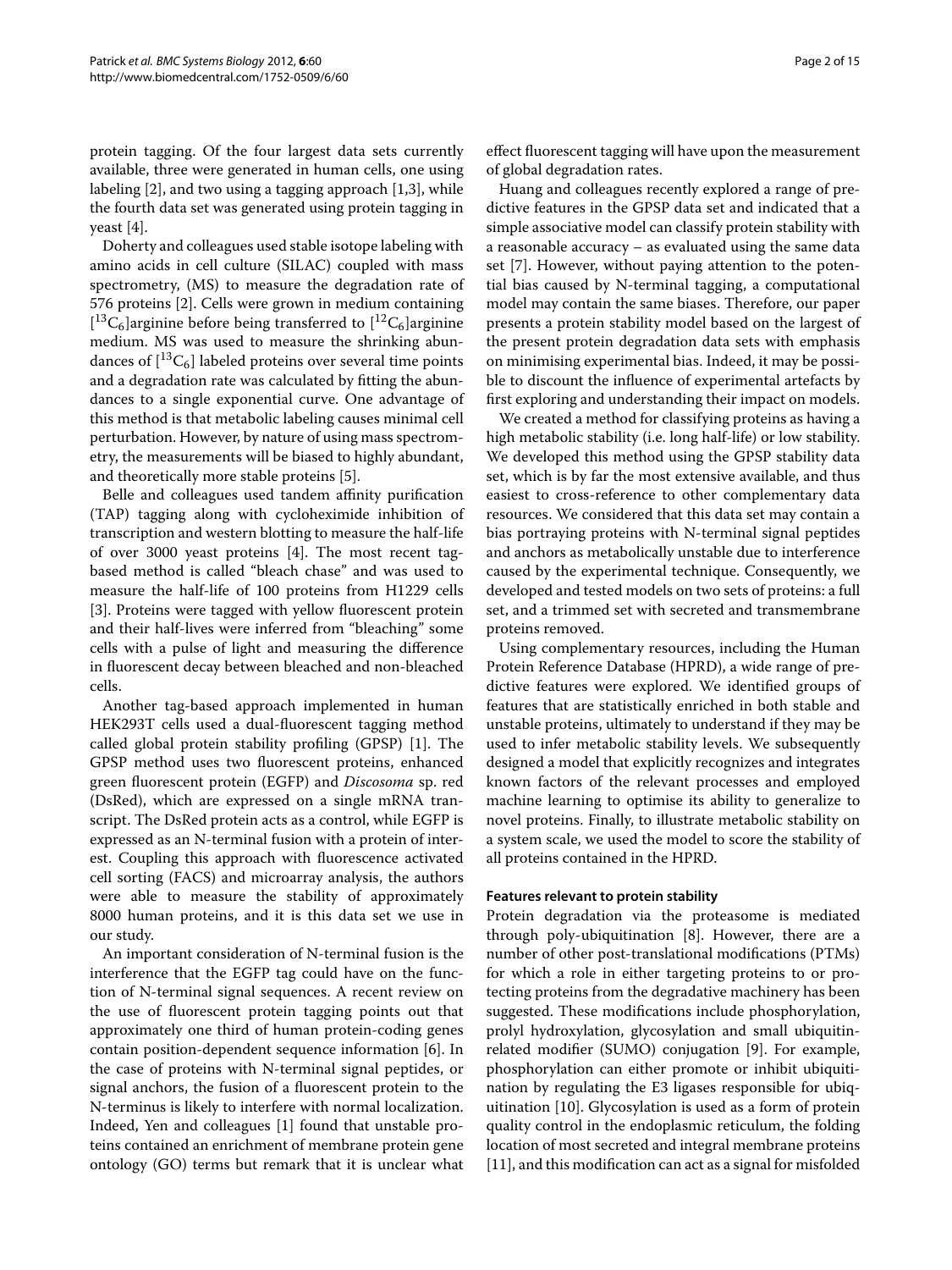proteins to be translocated to the cytosol for degradation.

A variety of features have been proposed to influence the targeting of a protein to the ubiquitin proteasome system. The N-end rule is one of the best documented examples of sequence-based degradation signals [\[12\]](#page-14-0). The rule originally stated that the *in vivo* half-life of a protein is associated with the identity of its N-terminal residue, causing high levels of binding selectivity for the E3 ligases that target proteins for ubiquitin-mediated degradation. The rule classified N-terminal residues as stabilizing, or belonging to one of three classes of destabilizing residues: primary, secondary or tertiary. Recently, the rule was extended when it was discovered that N-terminal acetylation of most amino acids acts to create N-degrons [\[13\]](#page-14-1). Now it is believed that all but two amino acids (glycine and proline) can act as degradation signals upon acetylation, and are therefore considered "destabilizing". However, the authors note that many proteins may still have a high level of metabolic stability despite the presence of an N-degron. It is possible that long-lived proteins are protected from degradation through complex formation or folding that makes the N-degron inaccessible.

It has been suggested that structural disorder is correlated with protein stability [\[14\]](#page-14-2). A bioinformatic study on yeast data found that structural disorder had a weak, but significant inverse correlation with protein half-life [\[14\]](#page-14-2). However, a separate study of protein structural disorder found that highly disordered proteins (where high disorder is defined as a protein with greater that 80% sequence disorder) had far greater metabolic stability than proteins with low structural disorder [\[15\]](#page-14-3).

A correlation between the frequency of certain amino acids has also been reported[\[1,](#page-13-0)[7\]](#page-13-6). One study demonstrated that the frequencies of tryptophan, cysteine, leucine and threonine were negatively correlated with protein stability, and conversely, that glutamic acid, aspartic acid, lysine and asparagine were positively correlated with protein stability [\[1\]](#page-13-0). The exact biological mechanisms underlying the relationship between amino acid composition and stability are unknown, though there are likely to be a variety of factors. For example, the PEST hypothesis claims that short hydrophilic sequence segments enriched in certain residues are correlated with protein instability [\[16\]](#page-14-4). What mechanisms are behind this are unknown, and it has also been suggested that PEST regions are actually sequence areas enriched in amino acids that confer phosphorylation modification sites [\[10\]](#page-13-9).

#### **Previous work on modeling protein stability**

There are a number of ways to define metabolic stability. For example, one study presented a probabilistic method for classifying the metabolic stability *in vitro* of chemical compounds [\[17\]](#page-14-5). However, to the best of our knowledge there is currently only one published predictor

for intracellular protein stability [\[7\]](#page-13-6). The contribution of this published work is two-fold: Huang and colleagues identified optimized sets of features relevant to protein stability, and created a predictor that classifies protein stability based upon the "best" feature vectors. Using the Yen [\[1\]](#page-13-0) data set, the authors created four classes of protein stability (based on a discrete measurement called the protein stability index, or PSI): short (PSI *<* 2), medium (2 ≤ PSI ≤ 3), long  $(3 < PSI < 4)$  and extra long  $(PSI > 4)$ . The authors went on to define a list of 376 possible feature components that are believed to contribute to protein stability. These included various biochemical/physiochemical attributes of proteins (such as amino acid composition, hydrophobicity and polarity), protein subcellular locations, KEGG enrichment scores, and the number of complexes a protein is involved in.

To determine what features distinguish between different classes of stability, the authors defined three 2-class problems based on their four stability classes: (1) short and medium *vs* long and extra long, (2) short *vs* medium and (3) long *vs* extra long. For each problem, they ordered the feature vectors according to the maximum relevance and minimum redundancy method, which ranks elements in a vector according to their relevance to a target, and redundancy against each other [\[18\]](#page-14-6). To optimise the elements in the feature vectors, they used incremental feature selection (IFS) with nearest neighbor (NN) (using 1-cosine distance as the metric) to classify proteins based on increasing feature vector sizes. For each vector size, they used jack-knife cross-validation to determine the accuracy of NN. For problem (1), they reported an overall accuracy of 72.8% using 62 features; for problem (2), an accuracy of 69.8% with 43 features, and for problem (3), an accuracy of 67.8% with 122 features. On a cautionary note, the automated IFS scheme is likely to invoke a "selection bias", whereby features are optimal for that particular data set, leading to inflated performance figures [\[19\]](#page-14-7).

The authors reported that localisation to the cell membrane was an important contributor to predicting protein stability. In our own analysis on the set of proteins used in their study, we found that proteins localised to the membrane or the cell surface were significantly overrepresented in the "short" class compared to other proteins (Additional file [1:](#page-13-11) Data Set 1). Furthermore, the most significant feature for problem (1) according to the optimal feature vector is the frequency of hydrophobic residues. We found that an average of 35% of residues in the "short" class proteins were classified as hydrophobic, compared to only 29% in the "extra long" class. Considering the hydrophobic nature of transmembrane domains, this is likely a reflection of the "short" class proteins localised to the membrane. If the GPSP data is indeed biased towards membrane proteins, then it appears that the NN model shares that bias.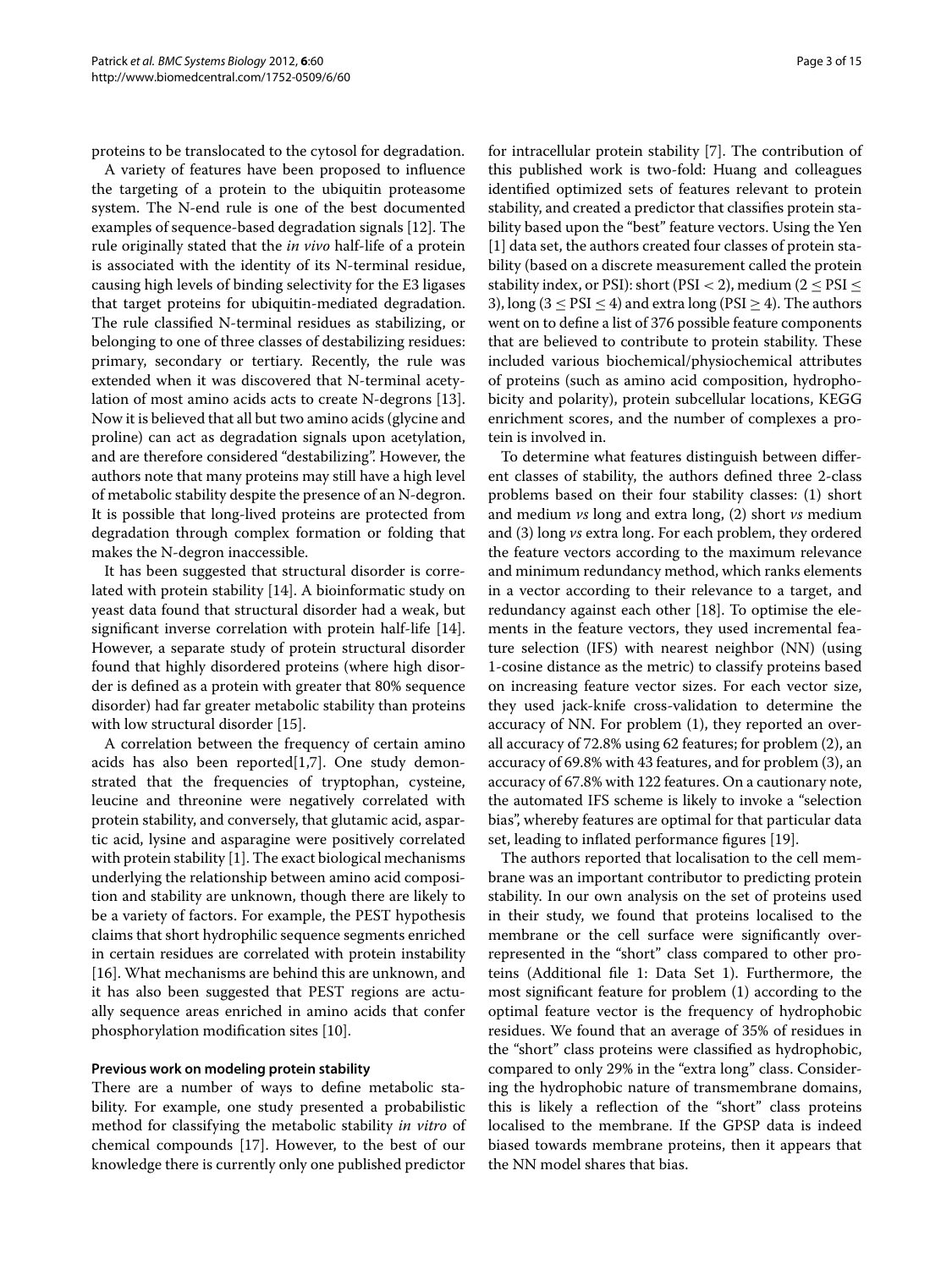The NN method as employed by Huang and colleagues [\[7\]](#page-13-6) simply classifies a query protein based on the class of the "nearest" protein. As a result, this method does not give us information on how given features influence stability – whether they correlate with stable or unstable proteins. However, the use of probabilistic machine learning methods such as Bayesian networks can give a transparent and explainable model of protein stability. Though Huang and colleagues have presented the first attempt at computationally modeling protein stability, this work can be improved through the removal of potential experimental bias from the data, and the use of a computational method that can explain its predictions.

#### **Bayesian networks**

We chose to use Bayesian networks to model metabolic stability and the relationships between relevant features for several reasons. First, a Bayesian network can represent a large number of different types of features to influence the outcome, recognizing only dependencies that we believe exist. Second, by virtue of its probabilistic nature, uncertain observations can be incorporated, missing data can be managed, and flexible queries to probe and explain predictions can be entertained [\[20](#page-14-8)[,21\]](#page-14-9). Finally, though most observations are strictly "Boolean" (true or false), we are able to integrate "continuous" scores produced by methods particularly suited to challenging though largely independent sub-problems, such as support-vector machines (SVMs) applied to detect protein sequence similarity and position-weight matrices (PWMs) applied to recognize PTM sites.

We represent observations about stability, presence of specific domains, sequence and structural features, PTMs etc as random variables  $X_1, X_2, \ldots, X_N$ , that may take values  $x_1, x_2, \ldots, x_N$ . Variables are organized "graphically" into a network, with  $pa(X)$  representing the set of "parent" variables of *X*, thereby identifying what dependencies can be captured. The joint probability of all variables is given by

$$
P(X_1 = x_1, ..., X_N = x_N) = \prod_{i=1}^{N} P(X_i = x_i \mid pa(X_i))
$$

#### **Table 1 Comparison of protein degradation data sets**

We discuss the selection of relevant variables and their relationships in Section "Data resources and feature identification", including the use of latent (un-observed) variables. Parameters are set by using the expectationmaximization (EM) algorithm on a training set [\[22\]](#page-14-10). We also separate out data used to parameterize PWMs to score PTM sites and data used to train SVMs equipped with the 1-spectrum kernel to map a protein sequence to its stability class [\[23\]](#page-14-11).

#### **Results and discussion**

We have described the three most large scale protein stability data sets available in human cell lines. However, each study has applied different technology to different cell types, with different units for measurement for protein degradation. A comparison of the data generated by the GPSP method [\[1\]](#page-13-0) and the metabolic labeling/mass spectrometry method [\[2\]](#page-13-2) showed very little correlation between the two data sets [\[24\]](#page-14-12). Furthermore, our own comparison of these data sets (summarized in Table [1\)](#page-3-0) shows that there is no correlation between any of the three major data sets. We hypothesized that the potential bias caused by N-terminal tagging in the GPSP data could be resulting in the disparity, but removing secreted and transmembrane proteins did not improve the correlation (Table [1\)](#page-3-0). Disparity amongst results does not necessarily mean experimental error, but could be a result of differing cell types, tuning a protein's lifespan to the individual requirements of the cell. Regardless of the causes behind the variability, an unfortunate side-effect is that integrating and analyzing data from multiple sources becomes much more difficult. Therefore, the model presented in this study is based singularly upon the GPSP data generated by Yen and colleagues [\[1\]](#page-13-0).

#### **Identifying stability groups of proteins**

The authors of the GPSP data divide cells into seven subpopulations based on increasing ratios of EGFP/DsRed as defined during FACS ( $R1 - R7$ ). The distribution of cells across these R values (with the distributions summing to 1) was used to infer the stability of the EGFP-fusion protein they expressed. The authors defined a weighted

<span id="page-3-0"></span>

| Data set comparison        | <b>P-value (Spearman rank correlation)</b> | Adjusted $\rho^2$ |  |
|----------------------------|--------------------------------------------|-------------------|--|
| <b>GPSP vs SILAC</b>       | 0.976                                      | $-0.002305$       |  |
| GPSP vs SILAC (non-sec/TM) | 0.7525                                     | $-0.003241$       |  |
| GPSP vs Bleach Chase       | 0.4642                                     | $-0.008504$       |  |
| SILAC vs Bleach Chase      | 0.3826                                     | $-0.01887$        |  |

Comparisons were made between the Global Protein Stability Profiling method (GPSP) and the Stable Isotope Labeling of Amino Acids in Culture (SILAC) method. This comparison was repeated with transmembrane and secreted proteins removed. The bleach chase data was also compared with GPSP and SILAC. All comparisons were made with a Spearman rank correlation, as well as being fitted to a linear model.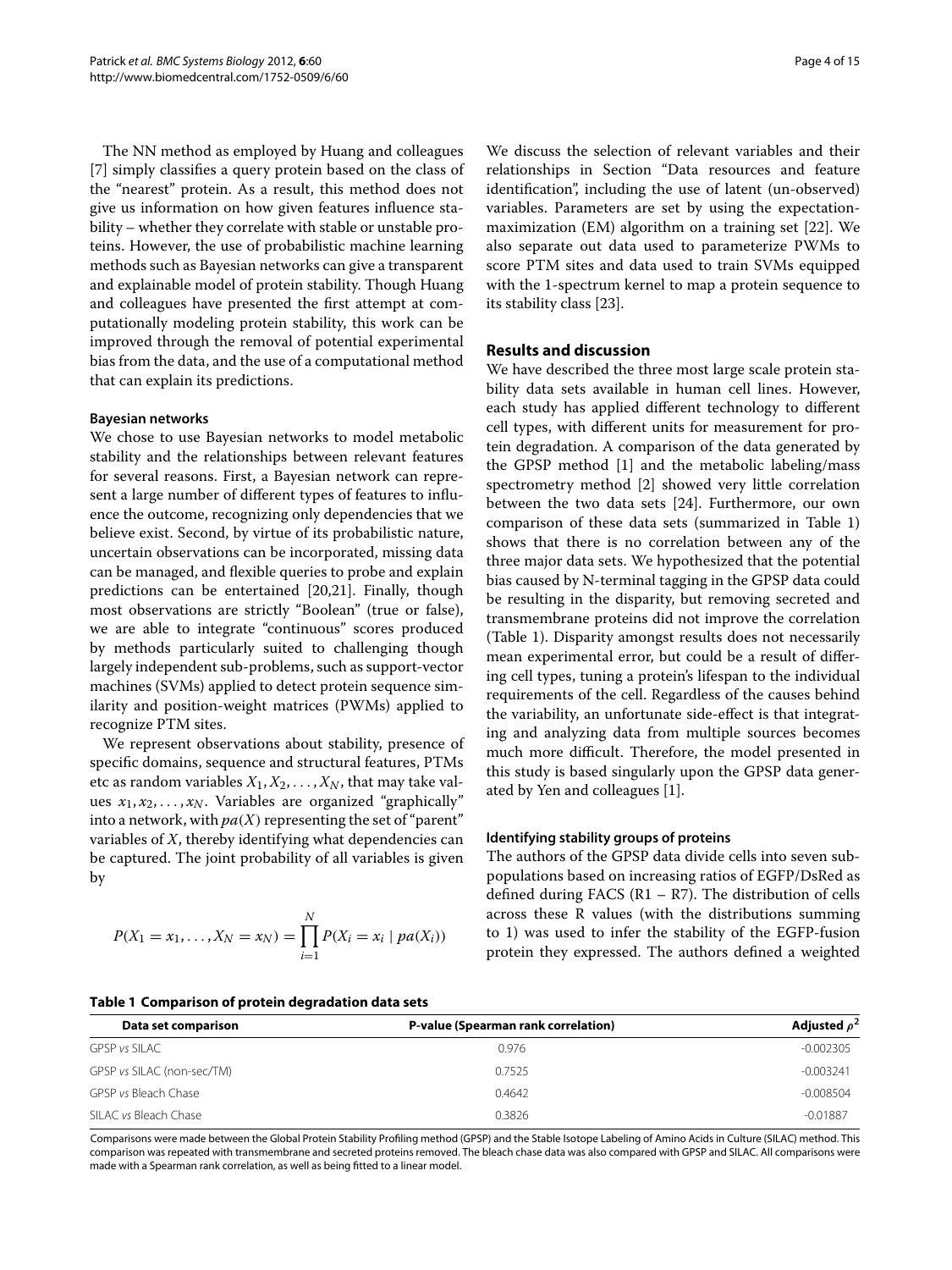mean, the Protein Stability Index (PSI) for representing this information as a continuous variable. The PSI is calculated by:

$$
PSI = \sum_{i=1}^{7} R_i * i,
$$

where  $R_i$  is the proportion of cells in bin  $i$  for a given gene. This metric for stability classification was also used by Huang and colleagues [\[7\]](#page-13-6), as well as other studies that have employed the GPSP data [\[15](#page-14-3)[,25\]](#page-14-13). However, the selection of PSI classification thresholds is non-trivial. Therefore, instead of using the PSI, we first explored how proteins grouped based on the original weight distributions across the 7 bins (using Euclidean distances between data points). Figure [1](#page-4-0) shows a cluster dendrogram and a heat-map highlighting the R values that the proteins are enriched in. We noted in particular two distinct groups representing the extremes of protein stability. These two groups seemed a natural choice for investigating what features influence stability, as well as constructing a binary classifier. The bottom group, henceforth labelled "unstable", contains proteins enriched in the highly unstable R1 and R2 bins. The "stable" group contains proteins that are enriched in the stable R5, R6 and R7 bins. The remainder were classified as "non-assigned". Approximately 20% of the proteins fell into the unstable class, another 20% into the stable class, and the final 60% fell into the nonassigned class.

#### **Identifying features correlated with stability**

We investigated five types of features believed to be related to protein degradation: (1) PTMs, (2) domain and architecture types, (3) N-terminal residues, (4) structural disorder and (5) amino acid composition. For each feature (with the exception of amino acid composition) we used Fisher's Exact test (corrected for multiple testing) to determine whether there was a significant over- or underrepresentation in the stable or unstable protein classes, relative all other proteins. The results from the statistical analyses on proteins in the unstable class are summarized in Table [2,](#page-5-0) and Table [3](#page-5-1) contains the results for proteins assigned to the stable class. Phosphorylation and acetylation modifications were both over-represented in stable proteins while being under-represented in unstable proteins: 72% of stable proteins were phosphorylated compared to 30% of unstable proteins, and 36% of stable proteins were acetylated compared to only 4% of unstable proteins. The opposite trend was seen in glycosylation, where only 0.3% of stable proteins were glycosylated, compared to 6% of unstable proteins.

The most significant outcomes of the domain and architecture analysis was the strong over-representation of transmembrane domains and signal peptides in the set of unstable proteins. These were over-represented in unstable proteins while being under-represented in stable proteins: 63% of unstable proteins contained transmembrane domains compared to 4% of stable proteins. These findings were supported by an analysis of GO terms, which

<span id="page-4-0"></span>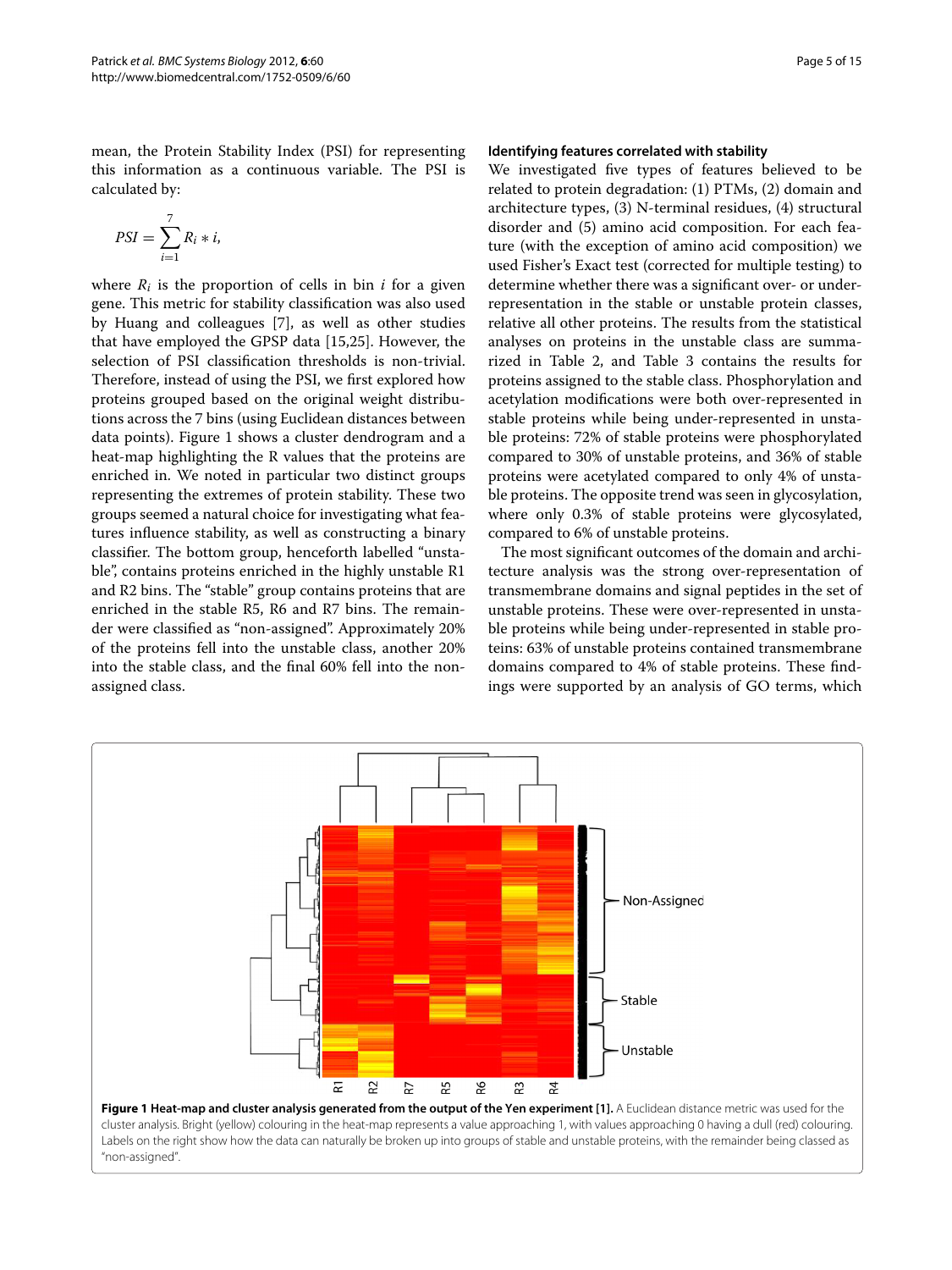<span id="page-5-0"></span>

| Unstable vs Stable Plus Non-Assigned |                        |  |  |  |
|--------------------------------------|------------------------|--|--|--|
| <b>Domain/Motif</b>                  | E-value                |  |  |  |
| Transmembrane                        | 3.75e-96 t             |  |  |  |
| Signal Peptide                       | $9.15e-50$ †           |  |  |  |
| Loops/Coils                          | $1.36e-06$             |  |  |  |
| Immunoglobulin                       | 1.77e-04               |  |  |  |
| Immunoglobulin Like                  | $2.01e-03$ †           |  |  |  |
| Immunoglobulin C                     | 4.286e-03 <sup>+</sup> |  |  |  |
| Zinc Finger C2                       | 1.73e-02               |  |  |  |
| Cadherin                             | $2.39e-02$ †           |  |  |  |
| <b>PTM</b>                           |                        |  |  |  |
| Phosphorylation                      | 2.29e-15               |  |  |  |
| Acetylation                          | 6.15e-13               |  |  |  |
| Glycosylation                        | 9.73e-04 t             |  |  |  |
| <b>Disorder</b>                      |                        |  |  |  |
| Hot loops: 0-20%                     | 8.77e-03 t             |  |  |  |
| Loops/Coils: 20-40%                  | 1.06e-03               |  |  |  |
| Hot loops: 20-40%                    | 9.11e-06               |  |  |  |
| Rem465: 20-40%                       | 3.41e-05               |  |  |  |
| N-degron                             | 4.86e-80 <sup>+</sup>  |  |  |  |

Feature types found to be significantly (Fisher's Exact test, E-value *<* 0.05) over-/under-represented in the unstable protein class when compared to stable and non-assigned proteins. E-values for over-represented features are indicated with the symbol  $\dagger$ , otherwise the E-value represents an under-representation. Features include domain/architecture types, PTMs, and disorder classifications based on three disorder types (loops/coils, hotloops and rem465) and percentage of sequence containing the disorder type. Lastly, the presence of a destabilizing N-terminal residue is shown, defined as the N-terminal residue of a mature protein being one of R, K, H, F, L, W, I or Y. These results are from the full data set (without removal of transmembrane or secreted proteins).

also showed that unstable proteins were significantly more likely to contain a transmembrane domain than were proteins from the stable or non-assigned class. Signal peptides were present in 44% of unstable proteins compared to 3% of stable proteins.

The results for the N-terminal residue analysis were highly significant, with destabilizing N-terminal residues ("destabilizing" being defined according to the original N-end rule [\[12\]](#page-14-0)) being over-represented in unstable proteins while being under-represented in stable proteins. We found that approximately 50% of unstable proteins had a "destabilizing" N-terminal residue compared with a far lower proportion (under 10%) in the remaining proteins. The opposite was seen in the stable class, where under 2% of proteins contained destabilizing N-terminal residues.

We grouped proteins according to their structural disorder using the disEMBL software [\(http://dis.embl.de/](http://dis.embl.de/html/download.html) [html/download.html\)](http://dis.embl.de/html/download.html) referring to the types used previously by Linding and colleagues [\[26\]](#page-14-14). The disorder types are defined as "loops/coils" (secondary structures that can serve as conditions for structural disorder), "hot loops" (a subset of loops/coils with high mobility and higher disorder propensity) and "rem465" (remark465 entries in PDB indicating missing coordinates in X-Ray structure). A total of 15 classifications were used, based on the 3 disorder types as defined by Linding and colleagues [\[26\]](#page-14-14), and 5 levels of disorder as used in an earlier study [\[15\]](#page-14-3). Levels were classed according to the percentage of a sequence containing disorded residues of a given type. The levels were:  $(1) > 0\%$  and  $\lt 20\%$  of sequence containing disordered residues,  $(2) > 20\%$  and  $\lt 40\%$ ,  $(3) > 40\%$  and  $\lt$ 60%, (4)  $> 60\%$  and  $< 80\%$ , (5)  $> 80\%$  and  $< 100\%$ .

There were a number of disorder types found to be statistically significant. Tables [2](#page-5-0) and [3](#page-5-1) show that in both stable and unstable classes there was an over-representation of the very low level disorder "hot loops: 0-20%" class. This disorder type was present in 44% of unstable proteins, and present in about 50% of stable proteins. The low level 20-40% disorder class for all disorder types were over-represented in the unstable protein class. The highly disordered class of 80-100% hot loops and Loops/Coils was over-represented in the stable set of proteins.

#### **A predictive model of protein stability**

We are interested in resolving what features have a causal relationship with the classification of metabolic

<span id="page-5-1"></span>

| <b>Stable vs Unstable Plus Non-Assigned</b> |                       |  |  |  |  |
|---------------------------------------------|-----------------------|--|--|--|--|
| <b>Domain/Motif</b>                         | E-value               |  |  |  |  |
| Transmembrane                               | 3.99e-22              |  |  |  |  |
| Signal Peptide                              | 3.39e-17              |  |  |  |  |
| RNA Recognition Motif                       | 1.20e-03†             |  |  |  |  |
| PTM                                         |                       |  |  |  |  |
| Acetylation                                 | 4.11e-28 <sup>+</sup> |  |  |  |  |
| Phosphorylation                             | 1.56e-21 <sup>+</sup> |  |  |  |  |
| Glycosylation                               | 5.65e-03              |  |  |  |  |
| <b>Disorder</b>                             |                       |  |  |  |  |
| Hot loops: 0-20%                            | 5.72e-03†             |  |  |  |  |
| Coils: 80-100%                              | 1.56e-02 <sup>+</sup> |  |  |  |  |
| Hot loops: 80-100%                          | 4.72e-03 <sup>+</sup> |  |  |  |  |
| N-degron                                    | 5.11e-32              |  |  |  |  |

Feature types found to be significantly (Fisher's Exact test, E-value *<* 0.05) over-/under-represented in the stable class when compared to unstable and non-assigned proteins. E-values for over-represented features are indicated with the symbol †, otherwise the E-value represents an under-representation. Features include domain/architecture types, PTMs, and disorder classifications based on three disorder types ("loops/coils", "hotloops" and "rem465" as defined by Linding and colleagues [\[26\]](#page-14-14)) and percentage of sequence containing the disorder type. Lastly, the presence of a destabilizing N-terminal residue is shown, defined as the N-terminal residue of a mature protein being one of R, K, H, F, L, W, I or Y. These results are from the full data set (without removal of transmembrane or secreted proteins).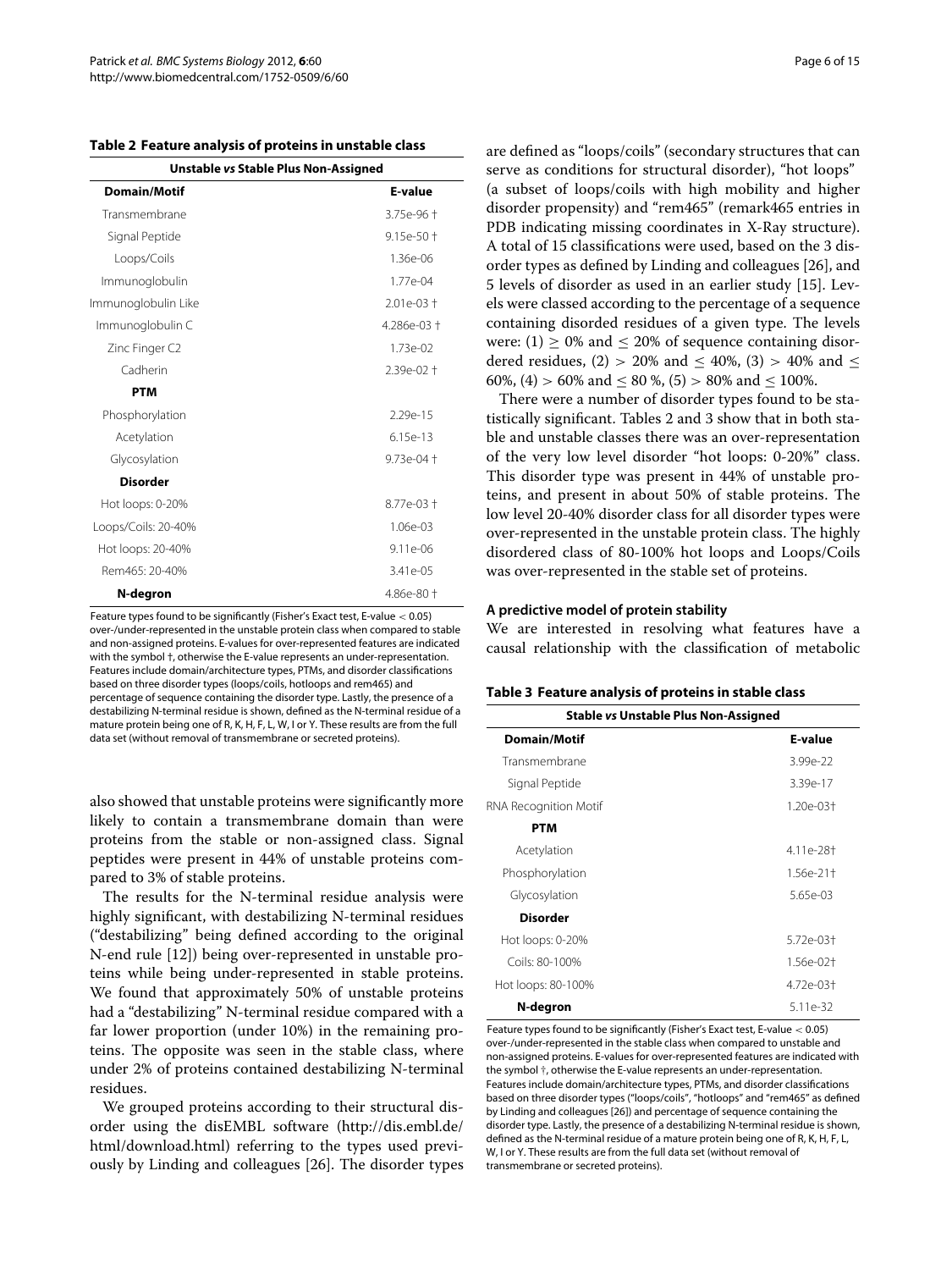stability. We are also interested in establishing dependencies between features relevant to stability. Both these issues can be addressed using machine learning models. We tested the ability of a strawman SVM trained on sequence data (we refer to this model as "SVM"), a BN integrating the aforementioned features (Tables [2](#page-5-0) and [3\)](#page-5-1) excluding sequence features (we refer to this model as "BN"), and a complete model (henceforth "BN+SVM"; Figure [2\)](#page-6-0), to classify proteins into stable and unstable classes. The complete model incorporates the SVM output as an additional continuous variable.

We evaluated model performance through receiver operating characteristic (ROC) analysis and calculating the area under the ROC curve (AUC) [\[27\]](#page-14-15). We evaluated the performance of three versions of the model: SVM, BN, and BN+SVM. Models were first evaluated on a data set made up of 743 proteins from the stable protein set and 794 proteins from the unstable protein set using tenfold cross-validation over five different data set splits. Figure [3](#page-7-0) shows the performance of the SVM, BN and BN+SVM models for this data set. All three models have AUCs well above random (0.5), and the BN+SVM model performs best. These results are consistent over multiple cross-validation runs with different data set splits. The mean AUC of the BN+SVM model was 0.85 with a standard deviation of 0.0026. The mean AUC of the BN model was 0.84 with a standard deviation of 0.0012, and the mean AUC of the SVM model was 0.76 with a standard deviation of 0.0043. To measure the performance of the models using a threshold, we took the threshold that

occurs at the maximum F-score and calculated sensitivity, specificity and Matthews correlation coefficient (MCC). These results including the AUCs are summarised in Table [4.](#page-7-1)

We also did a performance comparison with Huang and colleagues' [\[7\]](#page-13-6) IFS and NN model (see Methods for an explanation of the comparison) in order to determine which method classifies protein stability most accurately. We took a subset of proteins that overlapped with their "extra long" class and our stable class, as well as a subset of proteins that overlapped with their "short" class and our unstable class. Evaluating the NN model on this subset gave an AUC of 0.899 (Figure [4\)](#page-8-0). We also evaluated the performance of our models on this data, and found that the BN+SVM and BN models both had superior performance to the NN model with AUCs of 0.935 and 0.92, respectively (Figure [4\)](#page-8-0)

We created a trimmed data set with transmembrane/secreted proteins removed to test the models on proteins not affected by N-terminal fluorescent tagging. Re-visiting the statistical analysis on this data set, we found that transmembrane domains, signal peptides and glycosylation were no longer over-represented in unstable proteins. We evaluated the performance of the three models with twenty five-fold cross validation due to a smaller number of observations. Figure [5](#page-8-1) shows ROC curves for the 3 models trained and tested on the set that was cleansed from proteins that are potentially subject to experimental bias. All three models perform worse on the smaller data set, though performance is still well above

<span id="page-6-0"></span>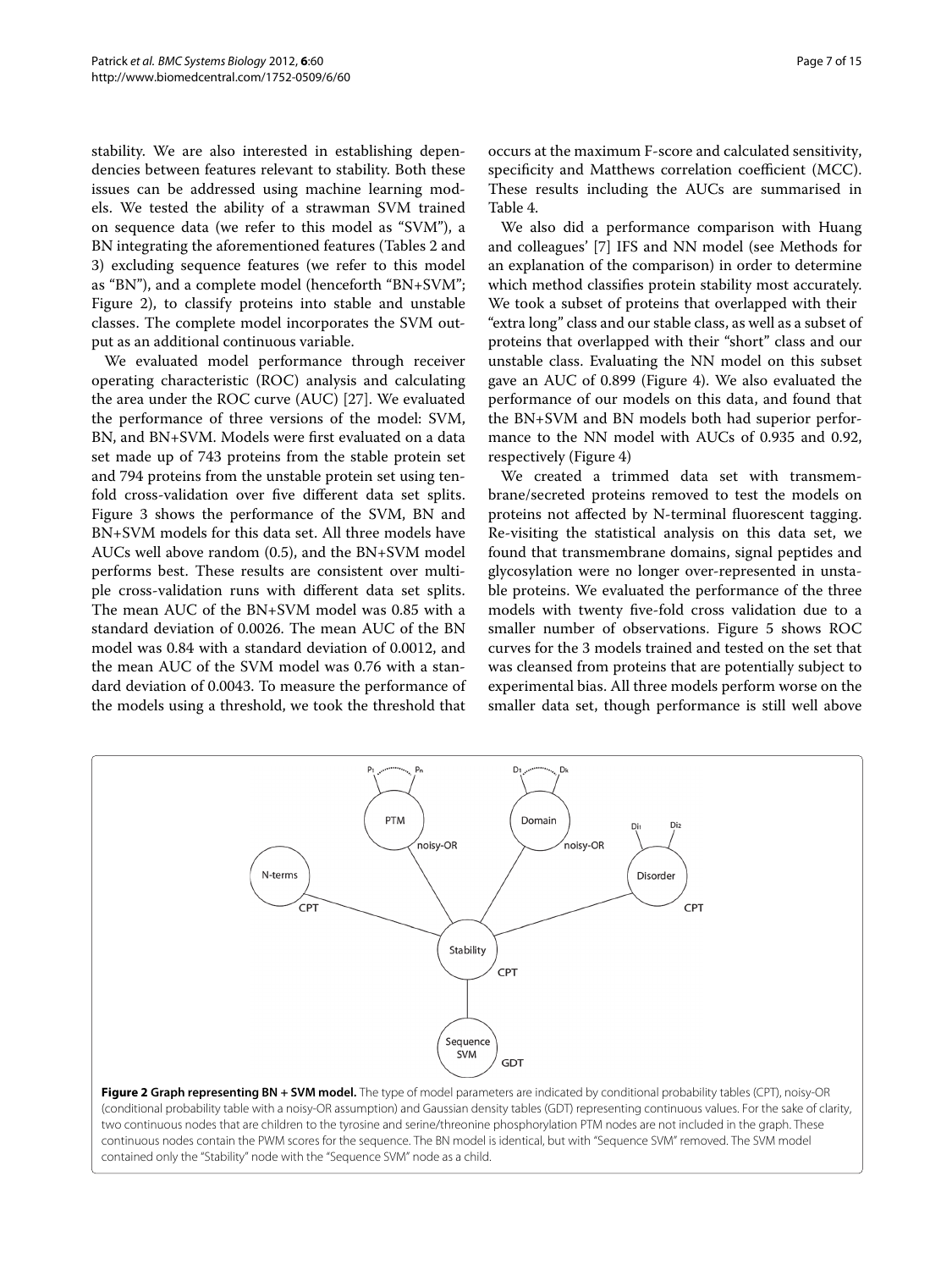

<span id="page-7-0"></span>random. The BN+SVM model had an average AUC of 0.75 with a standard deviation of 0.0052. The BN model performed worse with an average AUC of 0.66 and a standard deviation of 0.0046. In contrast to the results obtained using the original data set, the SVM model performed better than BN with an average AUC of 0.73 and a standard deviation of 0.0041. For each model we also calculated the sensitivity, specificity and MCC that occurs at the threshold corresponding to the maximum F-score (Table [4\)](#page-7-1).

#### **Classifying the stability of all human proteins**

There are several uses for a global prediction of protein stability values. First, the predictions allow us to ascertain how well the model generalizes. Secondly, we can measure the stability of all proteins through estimating how many proteins are classified as stable or unstable. Finally, we can investigate what features are correlated with stability on a global scale, and compare the findings with experimental data.

We used the BN+SVM model to predict the stability of 30,019 protein isoforms catalogued in HPRD. Two predictions were made, one with the BN+SVM model trained on the full data set (prediction 1, or P1), and one with the BN+SVM model trained on the trimmed data set (P2). Additional file [2:](#page-13-12) Figure S1 shows a density plot of P1, and Additional file [3:](#page-13-13) Figure S2 shows a density plot of P2. As the BN+SVM model produces a probability representing the belief that the protein is stable, thresholds are required to classify protein predictions into stable and



<span id="page-7-1"></span>

| Model       | <b>AUC</b> |          | F-score |        | <b>MCC</b> |        | <b>Sensitivity</b> |       | <b>Specificity</b> |        |
|-------------|------------|----------|---------|--------|------------|--------|--------------------|-------|--------------------|--------|
|             | μ          | $\sigma$ | μ       | σ      | μ          | σ      | μ                  | σ     | μ                  | σ      |
| $BN+SWM(1)$ | 0.85       | 0.0026   | 0.8     | 0.002  | 0.58       | 0.01   | 0.9                | 0.031 | 0.67               | 0.045  |
| BN(1)       | 0.84       | 0.0012   | 0.8     | 0.0002 | 0.58       | 0.0007 | 0.9                | 0.005 | 0.66               | 0.0076 |
| SVM(1)      | 0.74       | 0.0043   | 0.73    | 0.004  | 0.42       | 0.014  | 0.83               | 0.027 | 0.58               | 0.044  |
| $BN+SWM(2)$ | 0.75       | 0.0052   | 0.77    | 0.009  | 0.39       | 0.035  | 0.88               | 0.032 | 0.46               | 0.072  |
| BN(2)       | 0.66       | 0.0046   | 0.73    | 0.001  | 0.29       | 0.07   | 0.82               | 0.08  | 0.45               | 0.18   |
| SVM(2)      | 0.73       | 0.0041   | 0.76    | 0.004  | 0.35       | 0.03   | 0.85               | 0.039 | 0.46               | 0.08   |
|             |            |          |         |        |            |        |                    |       |                    |        |

Various performance metrics for each of the models trained on the full data set, as well as the trimmed data set. For example, BN+SVM(1) refers to the BN+SVM model trained on the full data set, while BN+SVM(2) refers to the same model trained on the trimmed data set. For each model we present the area under the curve (AUC) for a receiver operating characteristic analysis, and find the maximum F-score. The threshold from the maximum F-score was also used to calculate Matthews correlation coefficient (MCC) as well as sensitivity and specificity. For each metric the mean (*μ*) and standard deviation (*σ*) is shown for five cross-validation runs.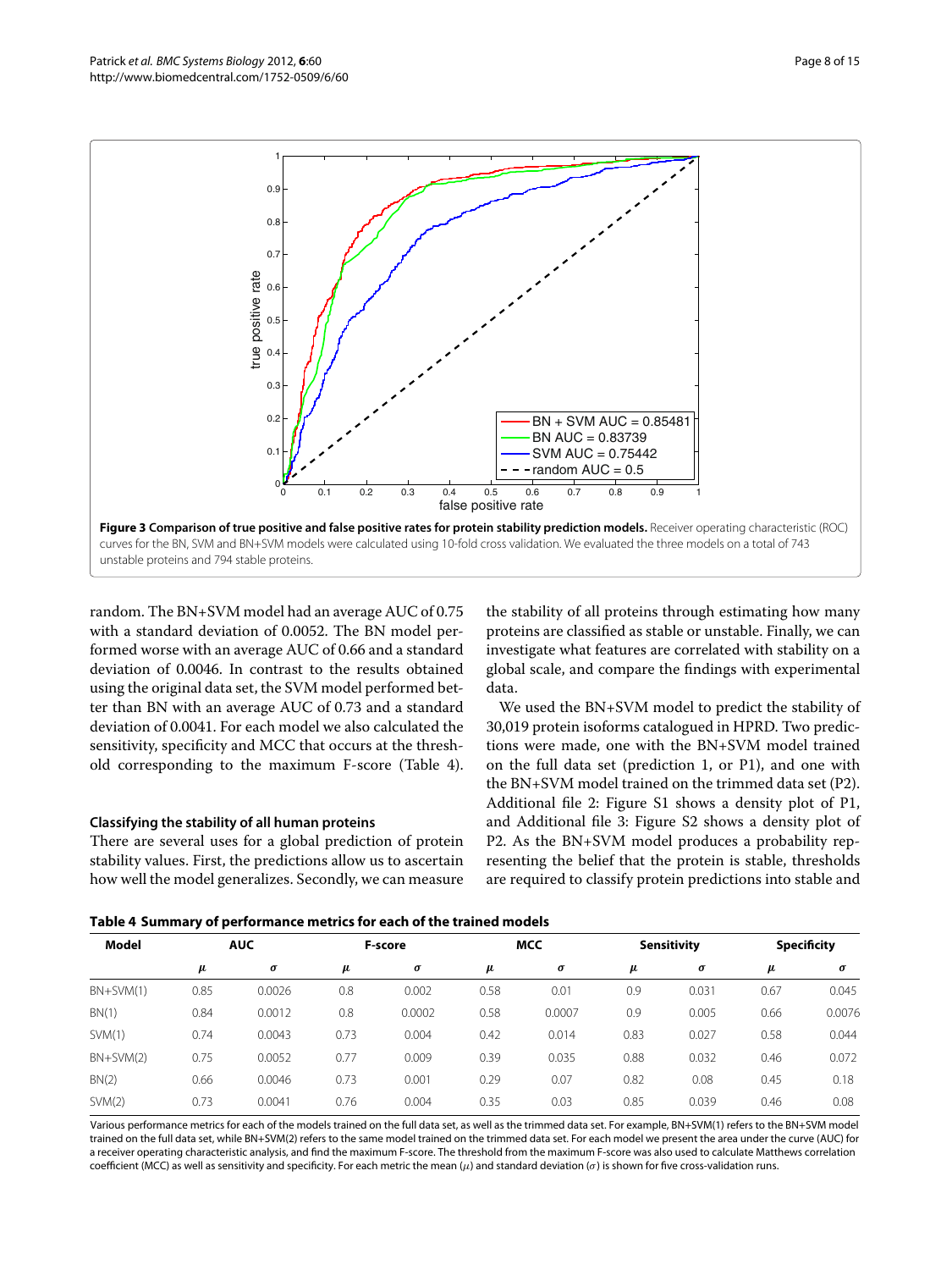

<span id="page-8-0"></span>unstable groups. The thresholds can be modified according to a desired level of true positives / false positives, and are most likely be different between P1 and P2. For our analysis of P1, an unstable protein was defined as having a score less than 0.2, while a stable protein scored greater than 0.75. This resulted in 29% of proteins being assigned to an unstable class, and 26% to a stable class (Table [5\)](#page-9-0). When applying these thresholds to proteins from the GPSP training set, 60% of unstable proteins (as according to the cluster analysis) are correctly classified as

<span id="page-8-1"></span>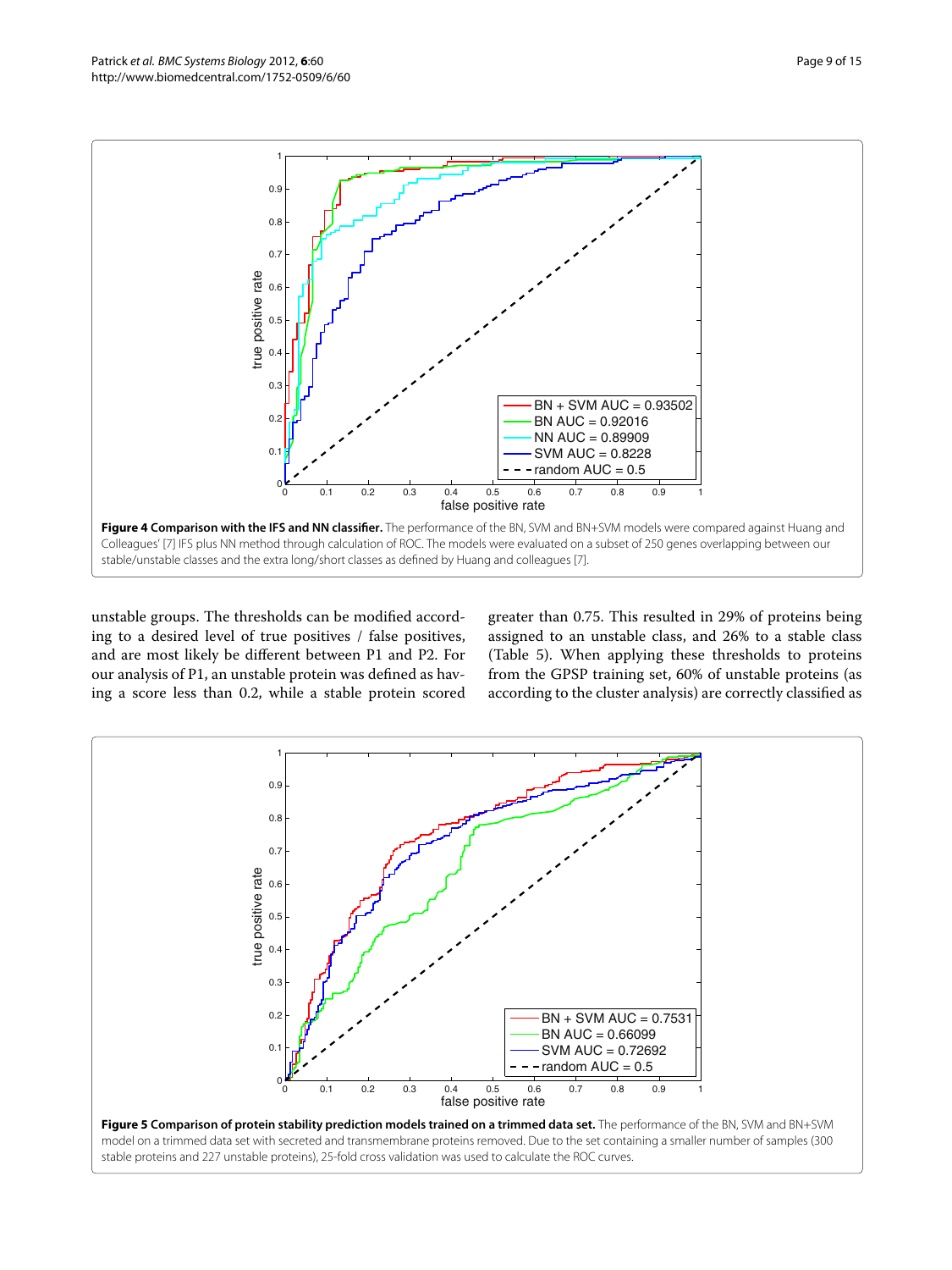<span id="page-9-0"></span>

| Table 5 Breakdown of numbers of proteins across stability groups for experimental and predicted classes |  |  |
|---------------------------------------------------------------------------------------------------------|--|--|
|                                                                                                         |  |  |

| Data set              | Unstable | Non-assigned | <b>Stable</b> |  |
|-----------------------|----------|--------------|---------------|--|
| Training/testing data | 795      | 2442         | 743           |  |
| Predictions 1 (P1)    | 6974     | 10683        | 6357          |  |
| Predictions 2 (P2)    | 3319     | 17475        | 3220          |  |

The first row shows the number of proteins in each of the stable, unstable and non-assigned groups that were allotted based on the cluster analysis of the GPSP data [\[1\]](#page-13-0). This data was employed in all of the statistical analyses and the proteins in the stable and unstable classes were used for training and testing the models. The second and third rows show how the predictions made by the BN+SVM model trained on the full data set (P1) and the predictions made by the BN+SVM model trained on the trimmed data set (P2) can be assigned to stability classes when using thresholds to define predicted "stable" and "unstable" proteins. For P1, a stable protein was defined as scoring above 0.75 and an unstable protein had to score below 0.2. For P2, a stable protein was required to score above 0.7 and an unstable protein to score below 0.3. For both P1 and P2, if a protein scored above the "unstable" threshold and below the "stable" threshold it was classified as "non-assigned". These thresholds were set such that the number of proteins predicted to fall into the three different stability groups reflected the numbers from the cluster analysis on the GPSP data.

unstable, and 42% of stable proteins are correctly classified as stable.

Given these predicted stability groups we again tested for the presence of PTMs and domain/architecture types. A full catalogue of statistically significant features is contained in Additional file [4:](#page-13-14) Data Set 2 (domains) and Additional file [5:](#page-13-15) Data Set 3 (PTMs). Apart from the features already noted (Table [3\)](#page-5-1), PTMs including methylation, Snitrosylation and sumoylation were over-represented in stable proteins, and under-represented in unstable proteins. A number of new domain and architecture types were found as well. For example, nuclear localization signals (NLS), nuclear export signals, (NES) and other nuclear related domains were over-represented in stable proteins and under-represented in unstable proteins. A similar result was found by Yen and colleagues [\[1\]](#page-13-0), who noted that stable proteins were enriched in nuclear GO terms.

For P2, proteins scoring less than 0.3 were assigned to the unstable class and those scoring greater than 0.7 were assigned to the stable class. 14% of proteins fell into the unstable class, and 13% were assigned to the stable class. We found that signal peptides were underrepresented in both stable and unstable proteins. Transmembrane domains were under-represented in stable proteins, and though they were over-represented in unstable proteins, the significance level was greatly reduced to what was seen in P1 where we saw a highly significant over-representation of secreted and transmembrane proteins in the unstable class. It appears that when trained on the trimmed data set, the model is scoring secreted and transmembrane proteins such that they are largely falling into the "non-assigned" classification – an expected outcome given the lack of those proteins in the training data. This is supported by an under-representation of glycosylation modifications in the unstable class. These results indicate that when trained on the trimmed data set, the model is no longer making the counterintuitive decisions that may be a result of N-terminal tagging interference with protein localisation.

One useful feature of stability values is the ability to estimate the effect of global stability on specific groups of proteins. To that end, we investigated the global stability of signaling proteins using a list of approximately 6000 proteins annotated with the biological process GO term "signaling". We found that signaling proteins were highly over-represented in the P1 unstable class (Fisher's exact test,  $P = 3.08e-29$ . There was also a smaller, though still significant over-representation of signaling proteins in the original unstable class determined by cluster analysis (Fisher's exact test,  $P = 0.019$ ). However, the opposite was seen in P2 where signaling proteins were significantly under-represented in the unstable class (Fisher' exact test,  $P = 2.54e-14$ ) and significantly over-represented in the stable class (Fisher's exact test,  $P = 1.34e-16$ ). We also noted several domain types such as SH2 and SH3 known to be involved in signal transduction that were over-represented in both the P1 and P2 stable classes [\[28\]](#page-14-16).

In summary, the two predicted sets of stability values have some shared, and some distinct features that govern whether a protein might be classified as stable or unstable. We have made the predicted stability values for P1 and P2 available in Additional file [6:](#page-13-16) Data Set 4, as well as SVM scores for all proteins (Additional file [7:](#page-13-17) Data Set 5). The Supplementary Material also contains the feature vectors that were used for training/testing the models and generating the predicted values (Additional file [8:](#page-13-18) Data Set 6, Additional file [9:](#page-13-19) Data Set 7 and Additional file [10:](#page-13-20) Data Set 8). While the stability values for P1 are reliable predictions for intracellular proteins without N-terminal signaling sequences, caution should be exercised when considering secreted and transmembrane proteins.

#### **Discussion**

We have presented a model for classifying metabolic protein stability that combines five groups of features: (1) post-translational modifications, (2) domain types, (3) structural disorder, (4) the identity of a protein's Nterminal residue and (5) amino acid sequence. The ability of the model to predict a protein's stability is high, with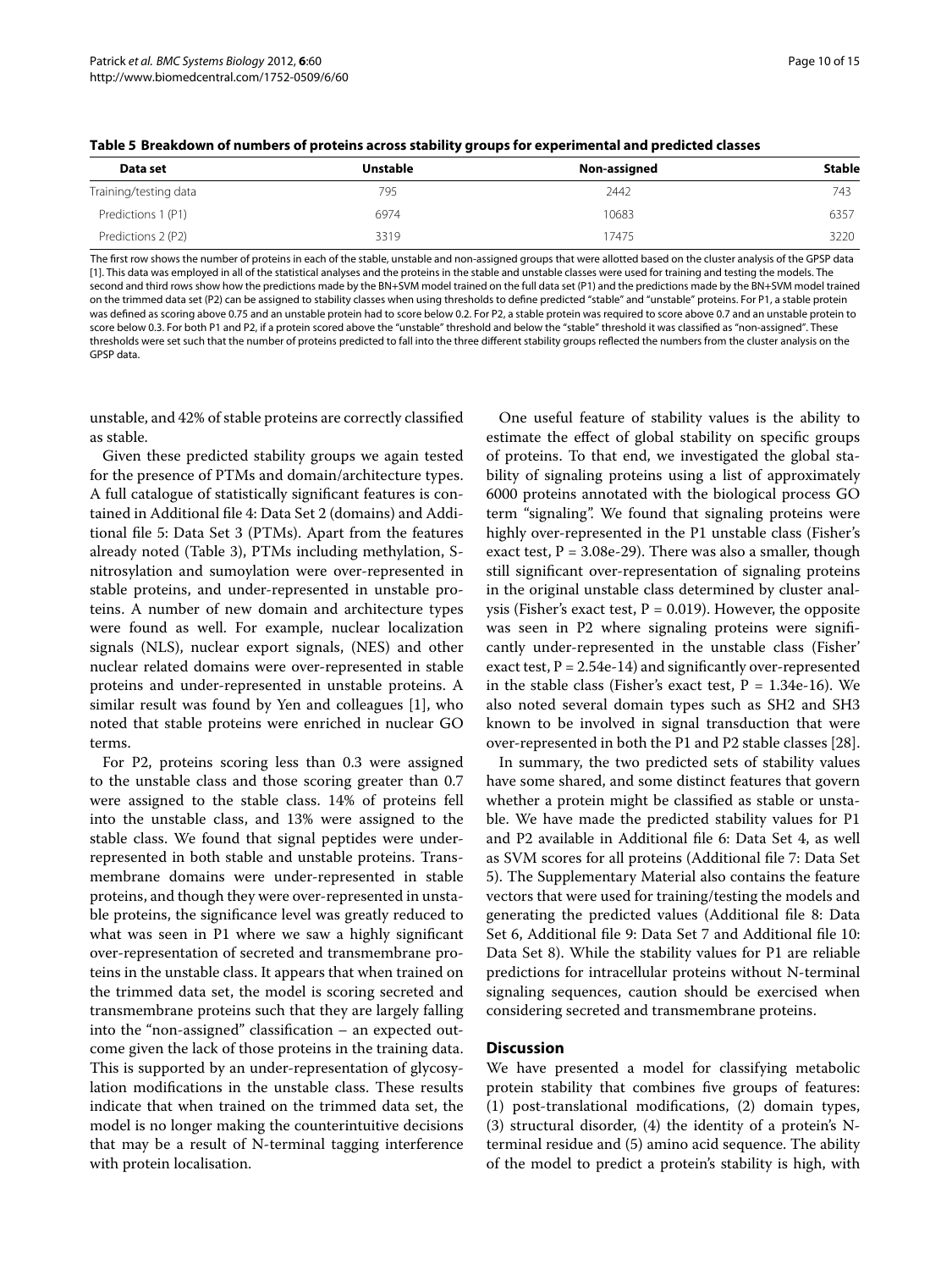an AUC of 0.85 for the BN+SVM model. Furthermore, at a low false positive rate of 20% the model exhibits a high true positive rate of 80%. We compared our approach with the IFS and NN method employed previously [\[7\]](#page-13-6) and demonstrated the superiority of our model. When evaluating our models on the subset of data used for comparison with the NN model, we found that at a 20% false positive rate, the BN+SVM model performs with a true positive prediction rate of approximately 95%. Meanwhile the NN model has just over an 80% true positive rate.

Despite the improved performance, the BN+SVM model relies on far fewer features than the NN model – 19 compared to 62 for the "short/medium vs long/extra long" classifier. This is an indicator that the features we have chosen for the BN+SVM model have far more powerful predictive capabilities than those used by Huang and colleagues [\[7\]](#page-13-6). Furthermore the IFS method, while it can generate optimised vectors of features, cannot say how the features relate to protein stability. In contrast, we have found that post translational modifications such as phosphorylation and acetylation are significantly overrepresented in stable proteins, that proteins with 80 – 100% structural disorder are also over-represented in stable proteins and that destabilizing N-terminal residues are over-represented in unstable proteins.

It must be acknowledged that there are potentially detrimental effects that fluorescent tagging could have on global protein stability measurements for some proteins, which could bias computational models. The results from our feature analysis are consistent with the hypothesis that fluorescent tagging of co-translationally translocated proteins (those possessing a signal peptide or transmembrane domain) causes unnaturally quick degradation. The transmembrane domain was highly over-represented in unstable proteins with an E-value of 3.75e-96 – a far more significant number than any other feature. This was consistent with a GO term analysis, which found membrane GO terms over-represented in unstable proteins. It has been noted before that there exist a class of short-lived transmembrane proteins that are degraded by the proteasome [\[29\]](#page-14-17), but there is no reason to think that transmembrane proteins are unstable in general. It is known that N-terminal fluorescent tagging of proteins with N-terminal signal peptides can interfere with correct localisation [\[6\]](#page-13-5), and also that protein quality control mechanisms can rapidly degrade misfolded proteins [\[9\]](#page-13-8).

In light of potential experimental bias, we have tested our model on non-secretory and non-transmembrane proteins, and have found that it continues to perform well with an AUC of 0.75. Even though the model has decreased performance accuracy on the trimmed data set, the fact that the performance level remains high shows that Bayesian networks are powerful tools

for computationally modeling metabolic protein stability. Furthermore, it is no longer making the unlikely inference that all membrane and secreted proteins are unstable.

While the models are quite successful at classifying proteins into the "extreme" groups of stable and unstable, there is a long way to go in understanding the individual determinants of protein degradation. Consider the finding that phosphorylation and acetylation PTMs are more prevalent in stable proteins than unstable proteins. It is likely that the functional role of unstable proteins is regulated by their continual synthesis and degradation, while longer-lived proteins are regulated by modifications such as phosphorylation and acetylation. Indeed it has been suggested previously that combining a large-scale analysis of protein turnover with further PTM studies will shed insight onto key regulators of cellular responsiveness [\[5\]](#page-13-4). But there are variables other than PTMs that need to be explored in conjunction with protein stability. For example, the potentially stabilizing effect of complex formation, or cell- and tissue-specific degradation.

The benefit of applying a computational model is the ability to extend our knowledge beyond what is explicitly documented in experimental data. In this work we have used our model to create two sets of stability values for the human proteome – one using a model trained on all our data (P1), and one using a model trained on data cleansed from secreted and membrane proteins (P2). The model is able to generalise quite well, as seen through the ability to create new global stable and unstable protein classes that are consistent with the experimental data. Through analysis of these predicted values and classes, we were able to identify further features that are relevant for protein stability. For example, it appears that proteins containing NLS/NES domains are more likely to be stable than unstable. Similarly, our results are further evidence that protein modifications such as phosphorylation, acetylation and methylation are important regulators in protein degradation. We have also demonstrated how these predicted values, or the "stabilome" can be used to ask questions about the global stability of specific classes of proteins. As the predicted stability scores in P1 and P2 cover the human proteome and are made available in the Additional Files, interested readers can access the scores directly, obviating the need to use the predictor themselves.

A benefit of a computational model is its ability to be applied to different data sets. We have noted the disparity that currently exists between the major protein stability data sets (Table [1\)](#page-3-0). We hypothesised that if the problematic secretory and transmembrane proteins were removed from the data set used here, the correlation would improve at least slightly with the other data, though that was not the case. Ideally we would have liked to test the model on a "blind" data set other than the GPSP data, but the lack of correlation between data sets brings into question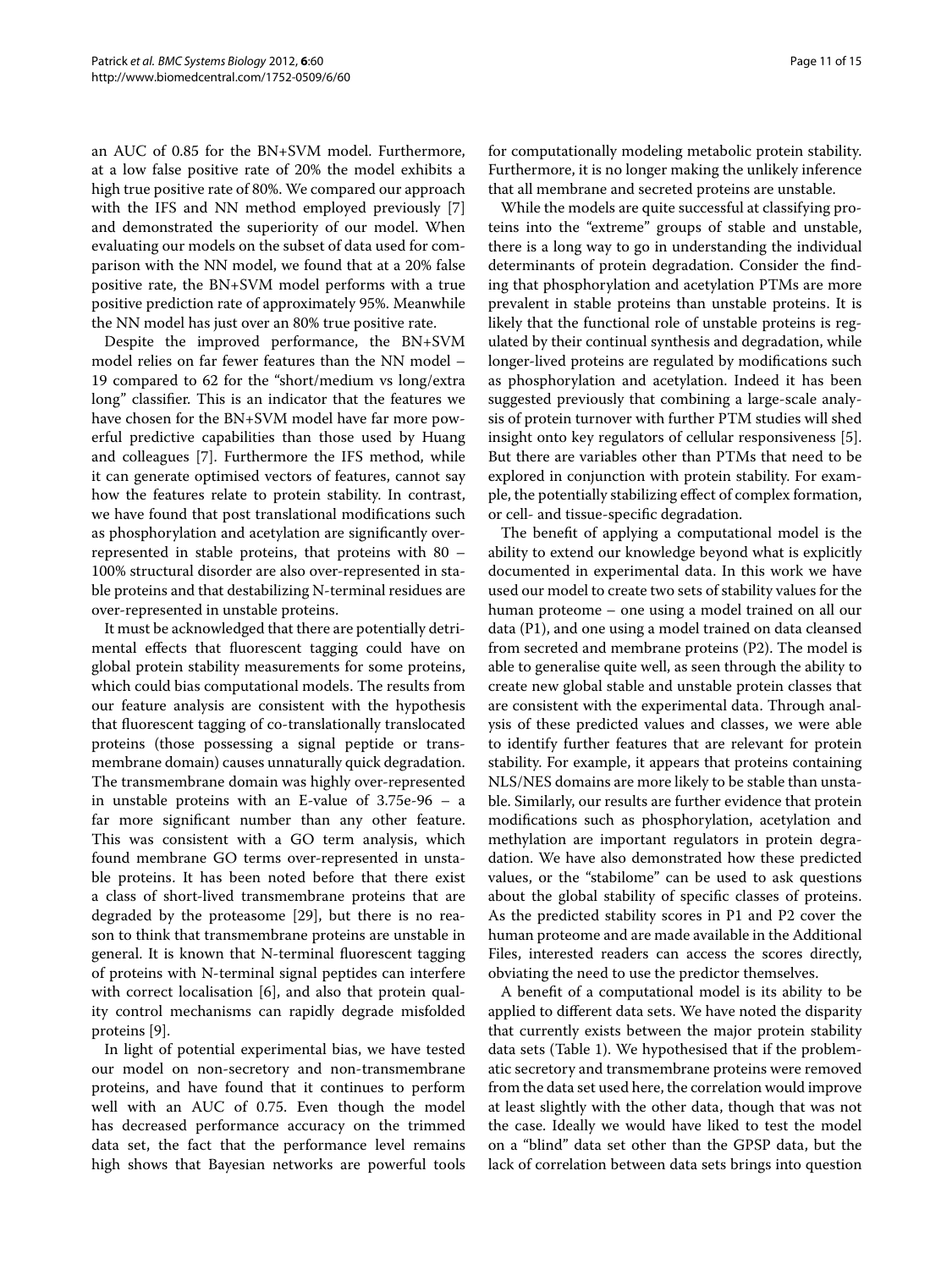the value of such a test. However, as more data becomes available, computational modeling of protein stability as applied here can be easily extended by retraining the model on new data. This will allow us to more effectively compare data sets and identify the common and distinct features that exist between them, to unravel the cell-specific and global features of the protein stabilome.

#### **Conclusions**

New experimental techniques coupled with powerful data integration methods have enabled us to not only investigate what features govern protein stability in general, but also to build a model that identifies what properties determine each protein's metabolic stability. This study shows how several post-translational modifications, domain types, N-terminal residues, disorder and sequence data can be incorporated into a model to classify proteins as stable or unstable as defined by experimental data. Bayesian networks are an ideal tool for such a task, with their ability to combine multiple forms of data and capture conditional dependencies that exist between features. At a 20% false positive rate, the model exhibits an 80% true positive rate, and outperforms the only previously proposed stability predictor. We have also considered the possibility of experimental bias within the data, retraining the model on a data set cleansed of secreted and transmembrane proteins. Computational models of protein stability are important not only for classifying proteins of unknown stability, but for comparing various experimental data sets. Furthermore, the use of the model to score all human proteins in the HPRD will be a freely available resource for researchers who are interested in the stability of functionally related proteins.

#### **Methods**

#### **Data resources and feature identification**

To identify discrete stability classes we used the normalised (values adding to one) 7-dimensional GPSP micro array data [\[1\]](#page-13-0). We grouped the proteins using the hierarchical clustering method provided in the standard R package. The method calculates Euclidean distances between vectors and groups the vectors with the closest distance in a pairwise manner, moving outwards to cluster pairs, and then groups, in a hierarchical manner (Figure [1\)](#page-4-0). As we were interested in identifying dichotomous binary classes that could be used in training a classifier, we chose the two clusters at the top of the hierarchy that were grouped into stable and unstable proteins respectively.

To understand what specific PTMs and protein domain/architecture types correlate with measured protein stability, we used data from HPRD [\[30\]](#page-14-18). We also classified proteins according to the original N-end rule as described by Varshavsky and colleagues [\[12\]](#page-14-0). The beginning of the mature peptide is first predicted. To detect the location of signal peptide cleavage sites, we used the online predictor signalP [\(http://www.cbs.dtu.dk/services/](http://www.cbs.dtu.dk/services/SignalP) [SignalP\)](http://www.cbs.dtu.dk/services/SignalP). The protein set was further processed according to the N-end rule as described previously [\[2,](#page-13-2)[31\]](#page-14-19). For proteins not containing a signal peptide, the initiating methionine residue was removed when the second residue was one of C, G, A, S, T, V or P. After processing, the new N-terminal residue was classified as destabilizing if either R, K, H, F, L, W, I or Y. Otherwise it was classified as stabilizing. We then compared the presence of destabilizing N-terminal residues between the stable and unstable protein groups.

An issue that needs to be considered is the bias potentially caused by the N-terminal tag in the data set generated by Yen and colleagues [\[1\]](#page-13-0). In order to create a subset of the data that was free from secreted and transmembrane proteins, to explore the possibility of such bias, we used the online predictors SignalP and TMHMM [\(http://www.cbs.dtu.dk/services/TMHMM/\)](http://www.cbs.dtu.dk/services/TMHMM/), respectively [\[32\]](#page-14-20). Approximately 30% of proteins were predicted to be either secreted or integral to the membrane. This figure is consistent with those previously reported in whole proteome analysis [\[33\]](#page-14-21).

#### **Models for classifying protein stability** *Classifying stability from sequence: SVM*

We configured a SVM to accept as input the amino acid composition of a protein to classify it into either of two classes. In practice, the SVM will produce a score indicating the similarity between the input protein and the stable and unstable proteins in the training set (the socalled "support-vectors"). We used the 1-spectrum kernel developed by Leslie and colleagues [\[23\]](#page-14-11) to map an amino acid sequence into a compositional vector. We analysed this simple SVM by mapping its output to a Boolean variable by fitting two Gaussian densities (one for stable and one for unstable proteins; Figure [2\)](#page-6-0). To avoid over-fitting, the training samples were halved, with one half being used to train the SVM and the other half for finding the means and variances. The evaluation was performed on withheld test-samples, based on the class posterior probabilities: the probability of the class given the SVM score.

#### *Classifying stability by integrating features: BN*

The network structure of the BN+SVM model is shown graphically in Figure [2.](#page-6-0) The BN model is identical, but without the "Sequence SVM" node. The BN+SVM model incorporates the random variables, assigned values in accordance with the following observations of a query protein:

1. **Stability**: Set to indicate whether the protein is stable (true) or unstable (false). The value is conditioned on the variables N-terms, PTM, Domain and Disorder described below.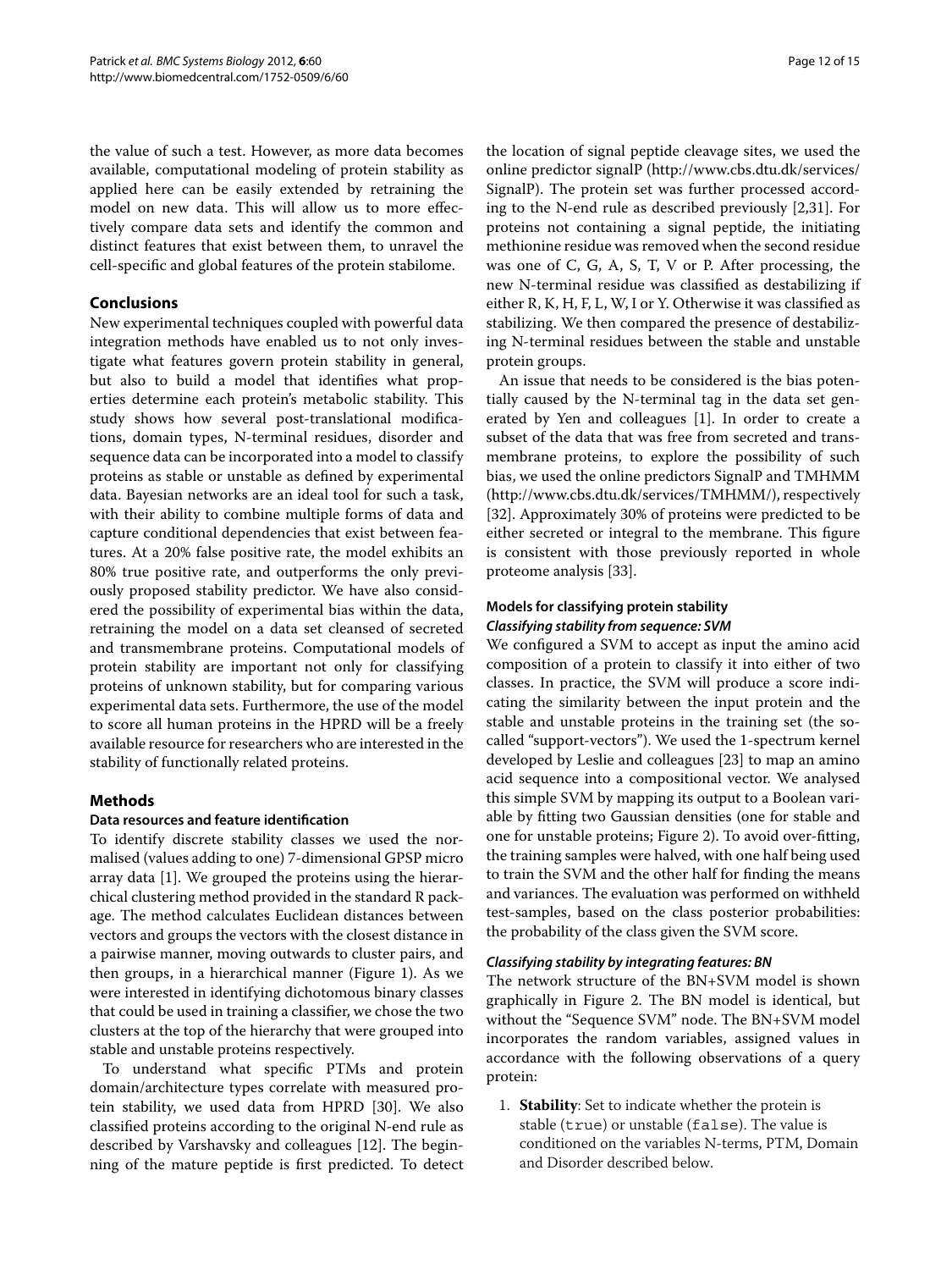- 2. **N-terms**: Set to indicate whether the protein has a stabilizing (true) or a destabilizing N-terminal residue (false).
- 3. **PTM**: Latent, non-observed Boolean node, conditioned on the status of four specific PTMs. The PTMs include the presence (true) or absence (false) of tyrosine phosphorylation, serine/threonine phosphorylation, acetylation or glycosylation. To alleviate issues with data scarcity, a noisy-OR assumption is made: all specific PTMs inhibit the PTM variable independently from one another.

In the absence of information about actual phosphorylation, we also incorporate the maximum match score collected from the raw amino acid sequence. Based on a position-weight matrix (PWM) created from putative modification sites, this score is, similar to the SVM score, incorporated as a continuous variable into the BN, to assign a value to the Boolean phosphorylation variable (treating it as a latent variable).

- 4. **Domain**: Latent Boolean node, conditioned on the presence/absence of nine specific protein domain and architecture types (Tables [2](#page-5-0) and [3](#page-5-1) contains the full list of domains). As for the PTM node, a noisy-OR assumption is made.
- 5. **Disorder**: Latent Boolean node, conditioned on whether the protein contains 80-100% "Loops/Coils", and whether it contains 80-100% "hotloops" disorder types as defined in section "Identifying features correlated with stability".
- 6. **Sequence SVM**: Set according to the continuous score of the SVM (which is trained to discriminate between stable and unstable protein sequences – see Section "Classifying stability from sequence: SVM"). Two Gaussian densities allow the BN to determine a class probability for any score, conditioned on the Stability node above.

#### *Data sets for training and testing*

The data set used for training and testing the classifiers was chosen based on the availability of HPRD information for PTMs and domain/architecture. The resulting data set contains 1537 proteins, divided into 743 stable and 794 unstable proteins, each represented by 19 features (2442 proteins were non-assigned and used as background in the statistical analysis). After screening the set for secreted and transmembrane proteins, we used 300 of the remaining stable proteins and 227 unstable proteins.

#### *Performance metrics*

We calculated AUC, MCC, and sensitivity as described previously [\[27\]](#page-14-15). The remaining scores are defined as follows, where *TP* is the number of true positives, *FP* the number of false positives, *TN* the number of true negatives, and *FN* the number of false negatives. Precision:

$$
P = \frac{TP}{TP + FP}
$$

Recall:

$$
R = \frac{TP}{TP + FN}
$$

F-score:

$$
F = 2 \times \frac{P \times R}{P + R}
$$

Specificity:

$$
spec = \frac{TN}{TN + FP}
$$

#### *Predicting phosphorylation from amino acid sequence*

Experimentally confirmed phosphorylation sequence motifs were downloaded from the HPRD phosphoMotif finder at [http://www.hprd.org/PhosphoMotif](http://www.hprd.org/PhosphoMotif_finder) finder [\[34\]](#page-14-22). We also took sequence data for experimentally confirmed phosphorylation sites from the Eukaryotic Linear Motif (ELM) database at<http://phospho.elm.eu.org> [\[35\]](#page-14-23). We created two classes of PWMs for predicting (1) tyrosine phosphorylation and (2) serine/threonine phosphorylation. We used 132 tyrosine phosphorylation motifs and 107 serine/threonine phosphorylation motifs. To create the PWMs, each motif was scanned over known phosphorylation sites, and if a match was found, the sequence matching the motif was added to a foreground set for that motif.

Each amino acid in a PWM was calculated by the following equation:

$$
score = \sum_{i=1}^{n} \log(\frac{F_i + P}{BG})
$$
\n(1)

where  $n$  is the number of sequences containing a motif,  $F_i$  is amino acid frequency in the foreground set, *BG* is the amino acid frequency in the background set and *P* is a pseudo count calculated as *BG/*10. The PWMs were trained using a subset of proteins from the ELM database that did not overlap with the protein set used for training the Bayesian network.

#### **Comparison with previous work**

The performance of the SVM, BN and BN+SVM models was compared with the IFS plus NN method described by [\[7\]](#page-13-6) and provided by the authors. We used a subset of proteins contained in our "stable" class that overlapped with the "extra long" class used by [\[7\]](#page-13-6), as well as a subset of our "unstable" class that overlapped with their "short" class.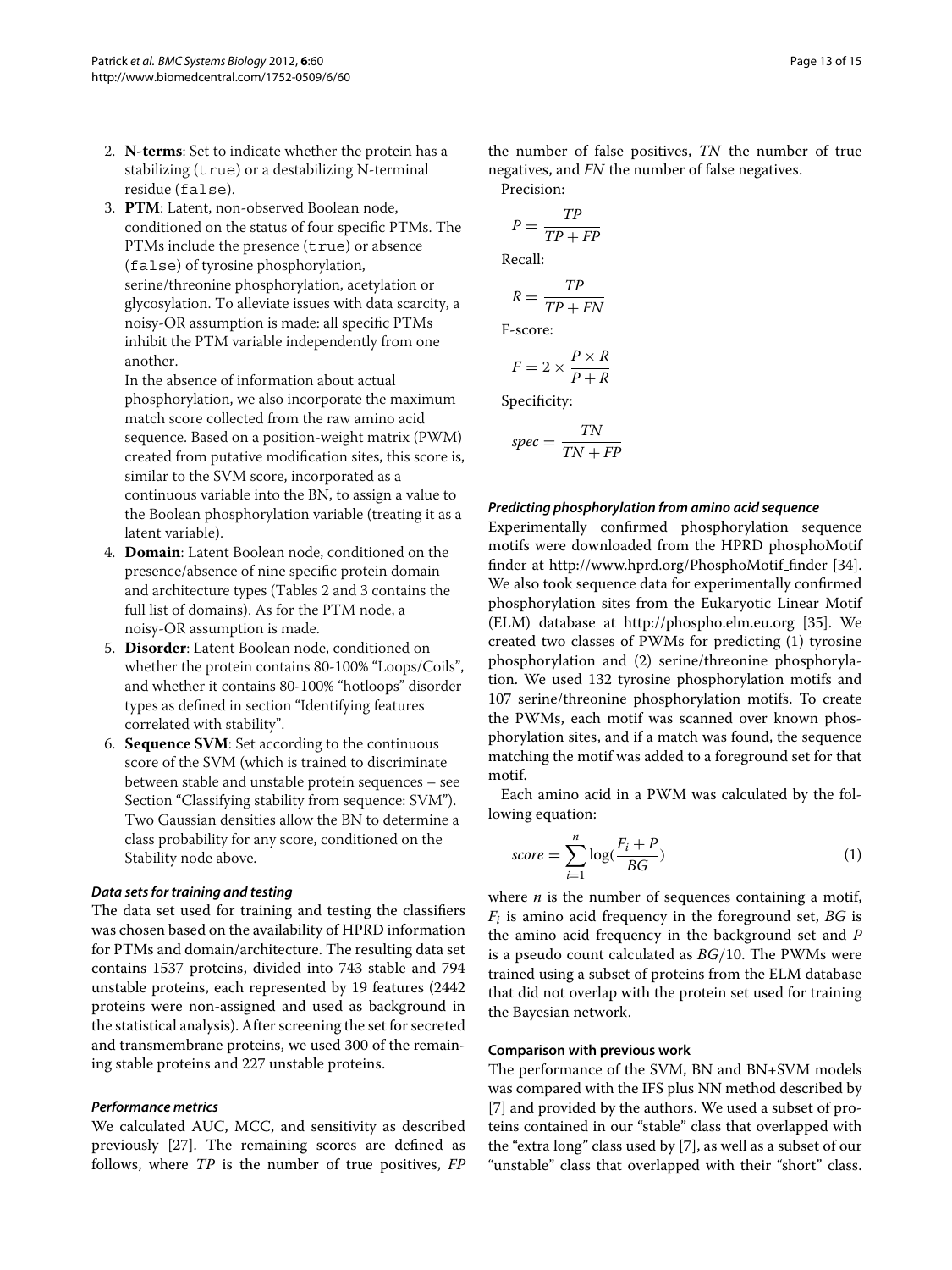When evaluating the performance of our models on this data subset we trained using the full data set (i.e. the proteins in our stable and unstable classes), but tested only using these overlapping subsets.

To evaluate the performance of the NN predictor, we used their set of optimal feature components and values for the "short/medium *vs* long/extra long" classifier. To produce a continuous output from NN for analysis by ROC, we used the following function:  $score = D^{-} - D^{+}$ , where for a given test sample, *D*− is equal to the minimum distance between the test sample and all negative training samples, and  $D^+$  is equal to the minimum distance between the test sample and all positive training samples. For our analysis, proteins in the "unstable/short" class were considered negative, while proteins in the "stable/extra long" class were considered positive.

#### **Additional files**

<span id="page-13-11"></span>**[Additional file 1:](http://www.biomedcentral.com/content/supplementary/10.1186/1752-0509-6-60-S1.txt) Data Set 1.** We analysed data provided by Huang and colleagues [\[7\]](#page-13-6) to determine what sub cellular locations are over- or under-represented in their "short" or "extra long" protein classes. Additional file [1:](#page-13-11) Data Set 1 contains the list of sub cellular locations that were found to have a statistically significant (Fisher's exact test, E-value *<* 0.05) presence in one of these stability classes.

<span id="page-13-12"></span>**[Additional file 2:](http://www.biomedcentral.com/content/supplementary/10.1186/1752-0509-6-60-S2.pdf) Figure S1.** The BN+SVM model was trained on the full dataset and used to score all proteins contained in the HPRD (P1). Additional file [2:](#page-13-12) Figure S1 shows the density plot for the prediction scores contained in P1. The bimodal nature of the distribution is reflective of the model's training on stable and unstable proteins.

<span id="page-13-13"></span>**[Additional file 3:](http://www.biomedcentral.com/content/supplementary/10.1186/1752-0509-6-60-S3.pdf) Figure S2.** All proteins in HPRD were also scored using the BN+SVM model trained on the trimmed data set (P2). Additional file [3:](#page-13-13) Figure S2 shows the density plot for the prediction scores contained in P2. Due to the smaller amount of training data, there were some observations that the Bayesian network had never "seen" before. As a result, those proteins were given a score of 1.

<span id="page-13-14"></span>**[Additional file 4:](http://www.biomedcentral.com/content/supplementary/10.1186/1752-0509-6-60-S4.txt) Data Set 2.** With our proteome wide scoring of stability (P1 and P2), we created predicted stability classes named "stable", "unstable" and "non-assigned" based on scoring thresholds. We then re-examined domain and architecture data to determine what features were over- or under-represented in the predicted stability classes (Fisher's exact test, E-value *<* 1e-05). Additional file [4:](#page-13-14) Data Set 2 contains the list of over- and under-represented domain and architecture types.

<span id="page-13-15"></span>**[Additional file 5:](http://www.biomedcentral.com/content/supplementary/10.1186/1752-0509-6-60-S5.txt) Data Set 3.** Using the predicted stability classes from P1 and P2, we also examined what PTMs were significantly over- or underrepresented amongst predicted stable and unstable proteins (Fisher's exact test, E-value *<* e-10). Additional file [5:](#page-13-15) Data Set 3 contains this list of PTMs.

<span id="page-13-16"></span>**[Additional file 6:](http://www.biomedcentral.com/content/supplementary/10.1186/1752-0509-6-60-S6.txt) Data Set 4.** We trained the BN+SVM model on the both the full data set (Additional file [6:](#page-13-16) Data Set 6) and the trimmed data set (Additional file [5:](#page-13-15) Data Set 7), and used these two models to generate stability scores for all proteins in HPRD. Additional file [6:](#page-13-16) Data Set 4 contains these two sets of scores (P1 and P2).

<span id="page-13-17"></span>**[Additional file 7:](http://www.biomedcentral.com/content/supplementary/10.1186/1752-0509-6-60-S7.txt) Data Set 5.** We trained two SVM models using the sequence data from Additional file [8:](#page-13-18) Data Set 6 and Additional file [9:](#page-13-19) Data Set 7, and used these models to generate SVM scores for all proteins in HPRD. Additional file [4:](#page-13-14) Data Set 5 contains these two sets of scores.

<span id="page-13-18"></span>**[Additional file 8:](http://www.biomedcentral.com/content/supplementary/10.1186/1752-0509-6-60-S8.txt) Data Set 6.** Data Set 6 contains the full set of feature vectors used for training/testing. This data was also used for training the BN+SVM model to produce the P1 data set. The feature vectors contain PWM scores, Boolean values representing the presence of PTMs, domains, "destabilizing" N-terminal residues, disorder types and sequence data.

<span id="page-13-19"></span>**[Additional file 9:](http://www.biomedcentral.com/content/supplementary/10.1186/1752-0509-6-60-S9.zip) Data Set 7.** Data Set 7 contains the trimmed set of training/testing feature vectors with secreted and transmembrane proteins removed. The feature vectors contain the same type of information as in Additional file [8:](#page-13-18) Data Set 6. This data was used for training the BN+SVM model to produce the P2 data set.

<span id="page-13-20"></span>**[Additional file 10:](http://www.biomedcentral.com/content/supplementary/10.1186/1752-0509-6-60-S10.zip) Data Set 8.** Data Set 8 contains the full set of feature vectors for all proteins in HPRD with the same type of information as in Additional file [8:](#page-13-18) Data Set 6 and Additional file [9:](#page-13-19) Data Set 7. These feature vectors were evaluated by the classifier after being trained on Additional file [8:](#page-13-18) Data Set 6 and Additional file [9:](#page-13-19) Data Set 7 to produce, respectively, the P1 and P2 scores.

#### **Competing interests**

The authors declare that no competing interests exist.

#### **Authors' contributions**

Conceived and designed the experiments: RP, MB and KAL. Performed the experiments: RP and MB. Analyzed the data: RP, KAL, MD, BK, MB. Drafted the paper: RP. Contributed to the final version of the paper: RP, KAL, MD, BK, MB. All authors read and approved the final manuscript.

#### **Acknowledgements**

The authors are grateful to Kuo-Chen Chou and colleagues for providing the data that enabled a comparison with their work. We would also like to thank Stephen Elledge and colleagues for fruitful and insightful discussions. This work was supported, in part, by the Wound Management Innovation CRC (established and supported under the Australian Government's Cooperative Research Centres Program) and the Australian Research Council Centre of Excellence in Bioinformatics. BK is a National Health and Medical Research Council (NHMRC, Australia) Research Fellow.

#### **Author details**

<sup>1</sup> School of Chemistry and Molecular Biosciences, The University of Queensland, St Lucia, Australia. 2Queensland Facility for Advanced Bioinformatics, The University of Queensland, St Lucia, Australia.<sup>3</sup> Institute for Molecular Bioscience, The University of Queensland, St Lucia, Australia. 4Australian Infectious Diseases Research Centre, The University of Queensland, St Lucia, Australia.

#### Received: 20 December 2011 Accepted: 16 May 2012 Published: 8 June 2012

#### **References**

- <span id="page-13-0"></span>1. Yen HCS, Xu Q, Chou DM, Zhao Z, Elledge SJ: **Global protein stability profiling in mammalian cells.** Science 2008, **322:**918–923.
- <span id="page-13-2"></span>2. Doherty MK, Hammond DE, Clague MJ, Gaskell SJ, Beynon RJ: **Turnover of the human proteome: determination of protein intracellular stability by dynamic SILAC.** J Proteome Res 2009, **8:**104–112.
- <span id="page-13-1"></span>3. Eden E, Geva-Zatorsky N, Issaeva I, Cohen A, Dekel E, Danon T, Cohen L, Mayo A, Alon U: **Protein half-life dynamics in living human cells.** Science 2011, **331**(6018):764–768.
- <span id="page-13-3"></span>4. Belle A, Tanay A, Bitincka L, Shamir R, O'Shea EK: **Quantification of protein half-lives in the budding yeast proteome.** Proc Natl Acad Sci USA 2006, **103**(35):13004–13009.
- <span id="page-13-4"></span>5. Hinkson I, Elias J: **The dynamic state of protein turnover: It's about time.** Trends Cell Biol 2011, **21**(5):293–303.
- <span id="page-13-5"></span>6. Snapp EL: **Fluorescent proteins: a cell biologist's user guide.** Trends Cell Biol 2009, **19**(11):649–655.
- <span id="page-13-6"></span>7. Huang T, Shi XH, Wang P, He Z, Feng KY, Hu L, Kong X, Li YX, Cai YD, Chou KC: **Analysis and prediction of the metabolic stability of proteins based on their sequential features, subcellular locations and interaction networks.** PLoS One 2010, **5**(6):e10972.
- <span id="page-13-7"></span>8. Hochstrasser M: **Ubiquitin-dependent protein degradation.** Annu Rev Genet 1996, **30:**405–439.
- <span id="page-13-8"></span>9. Ravid T, Hochstrasser M: **Diversity of degradation signals in the ubiquitin-proteasome system.** Nat Rev Mol Cell Biol 2008, **9:**679–689.
- <span id="page-13-9"></span>10. Hunter T: **The age of crosstalk: phosphorylation, ubiquitination, and beyond.** Mol Cell 2007, **28:**730–738.
- <span id="page-13-10"></span>11. Yoshida Y: A novel role for N-glycans in the ERAD system. J Biochem 2003, **134:**183–190.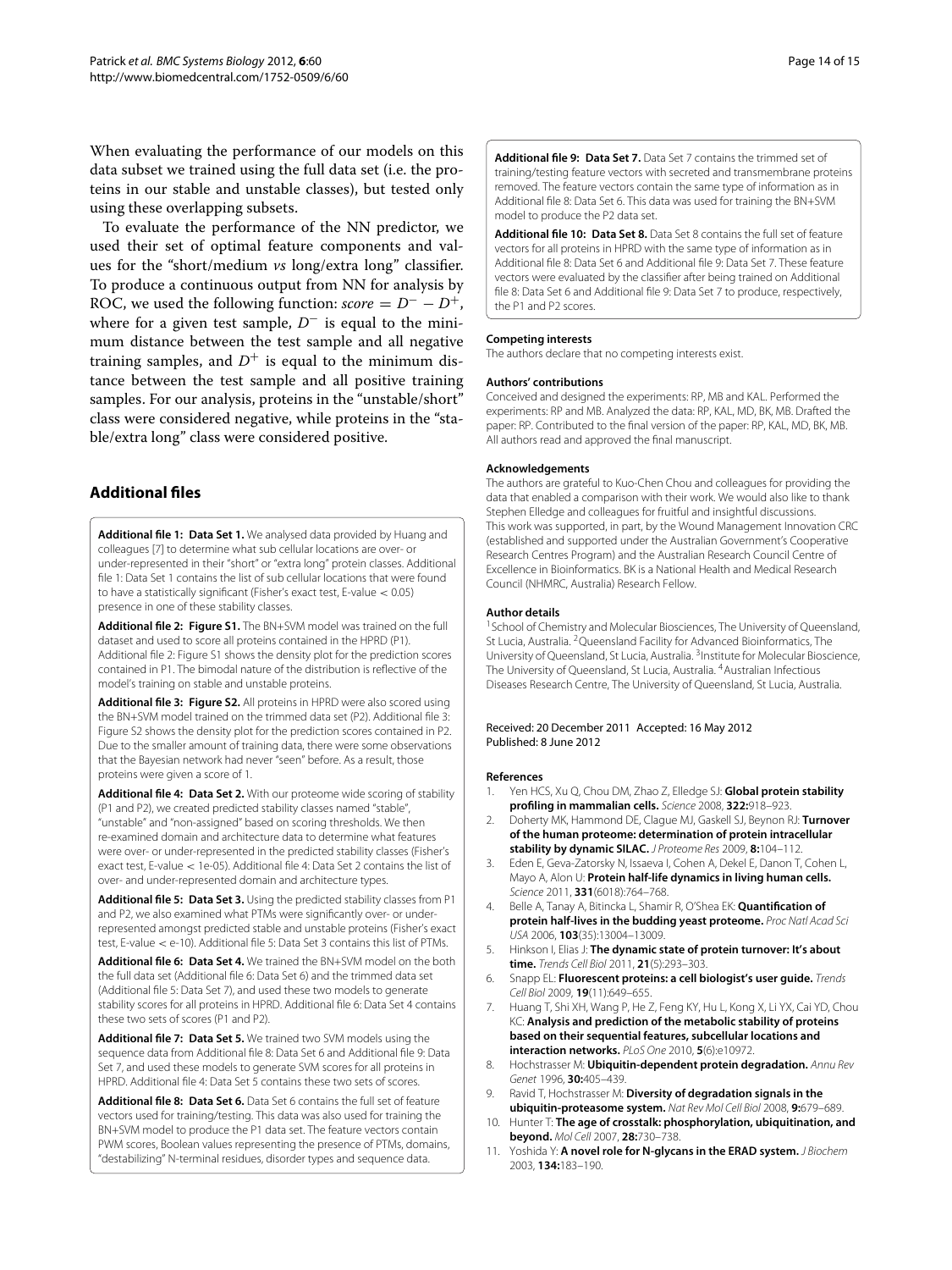- <span id="page-14-0"></span>12. Varshavsky A: The N-end rule pathway of protein degradation. Genes Cells 1997, **2:**13–28.
- <span id="page-14-1"></span>13. Hwang CS, Shemorry A, Varshavsky A: **N-Terminal acetylation of cellular proteins creates specific degradation signals.** Science 2011, **327:**973–977.
- <span id="page-14-2"></span>14. Tompa P, Prilusky J, Silman I, Sussman JL: **Structural disorder serves as a weak signal for intracellular protein degradation.** Proteins 2007, **71:**903–909.
- <span id="page-14-3"></span>15. Edwards YJ, Lobley AE, Pentony MM, Jones DT: **Insights into the regulation of intrinsically disordered proteins in the human proteome by analyzing sequence and gene expression data.** Genome Biol 2009, **10**(5):R50.
- <span id="page-14-4"></span>16. Rogers S, Wells R, Rechsteiner M: **Amino acid sequences common to rapidly degrading proteins: the PEST hypothesis.** Science 1986, **234:**364–368.
- <span id="page-14-5"></span>17. Schwaighofer A, Schroeter T, Mika S, Hansen K, ter Laak A, Lienau P, Reichel A, Heinrich N, Müller KR: **A probabilistic approach to classifying metabolic stability.** J Chem Inf Model 2008, **48:**785–796.
- <span id="page-14-6"></span>18. Hanchuan Peng FL, Ding C: **Feature selection based on mutual information: criteria of max-dependency, max-relevance, and min-redundancy.** IEEE Trans Pattern Anal Mach Intell 2005, **27**(8):1226–1238.
- <span id="page-14-7"></span>19. Ambroise C, McLachlan GJ: **Selection bias in gene extraction on the basis of microarray gene-expression data.** Proc Natl Acad Sci U S A 2002, **99**(10):6562–6566.
- <span id="page-14-8"></span>20. Bauer DC, Willadsen K, Buske FA, Cao KAL, Bailey TL, Dellaire G, Boden M: **Sorting the nuclear proteome.** Bioinformatics 2011, **27**(13):i7–i14.
- <span id="page-14-9"></span>21. Mehdi A, Sehgai M, Kobe B, Bailey T, Boden M: **A probabilistic model of nuclear import of proteins.** Bioinformatics 2011, **27**(9):1239–1246.
- <span id="page-14-10"></span>22. Do CB, Batzoglou S: **What is the expectation maximization algorithm.** Nat Biotechnol 2008, **26**(8):897–899.
- <span id="page-14-11"></span>23. Leslie C, Eskin E, Noble WS: **The spectrum kernel: a string kernel for SVM protein classification.** Pac Symp Biocomput 2002, **7:**566–575.
- <span id="page-14-12"></span>24. Yewdell J, Lacsina J, Rechsteiner M, CV CN: **Out with the old, in with the new? Comparing methods for measuring protein degradation.** Cell Biol Int 2011, **35**(5):457–462.
- <span id="page-14-13"></span>25. Vogel C, de Sousa Abreu R, Ko D, Le SY, Shapiro BA, Burns SC, Sandhu D, Boutz DR, Marcotte EM, Penalva LO: **Sequence signatures and mRNA concentration can explain two-thirds of protein abundance variation in a human cell line.** Mol Syst Biol 2010, **6:**400 .
- <span id="page-14-14"></span>26. Linding R, Jensen LJ, Diella F, Bork P, Gibson TJ, Russell RB: **Protein disorder prediction: implications for structural proteomics.** Structure 2003, **11:**1453–1459.
- <span id="page-14-15"></span>27. Baldi P, Brunak S, Chauvin Y, Anderson CAF, Nielsen H: **Assessing the accuracy of prediction algorithms for classification: an overview.** Bioinformatics 2000, **16**(5):412–424.
- <span id="page-14-16"></span>28. Koch C, Anderson D, Moran M, Ellis C, Pawson T: **SH2 and SH3 domains: elements that control interactions of cytoplasmic signaling proteins.** Science 1991, **252**(5006):668–674.
- <span id="page-14-17"></span>29. Mayer TU, Braun T, Jentsch S: **Role of the proteasome in membrane extraction of a short-lived ER-transmembrane protein.** EMBO J 1998, **17**(12):3251–3257.
- <span id="page-14-18"></span>30. Prasad TK, Kandasamy K, Pandey A: **Human protein reference database and human proteinpedia as discovery tools for systems biology.** Methods Mol Biol 2009, **577:**67–79.
- <span id="page-14-19"></span>31. Mogk A, Schmidt R, Bukau B: **The N-end rule pathway for regulated proteolysis: prokaryotic and eukaryotic strategies.** Trends Cell Biol 2007, **17:**165–172.
- <span id="page-14-20"></span>32. Emanuelsson O, Brunak S, von Heijne G, Nielson H: **Locating proteins in the cell using TargetP, SignalP and related tools.** Nature Protoc 2007, **2:**953–971.
- <span id="page-14-21"></span>33. Davis MJ, Zhang F, Yuan Z, Teasdale RD: **MemO: A consensus approach to the annotation of a protein's membrane organization.** In Silico Biol 2006, **6**(5):387–399.
- <span id="page-14-22"></span>34. Amanchy R, Periaswamy B, Mathivanan S, Reddy R, Tattikota SG, Pandey A: **A curated compendium of phosphorylation motifs.** Nat Biotechnol 2007, **25:**285–286.
- <span id="page-14-23"></span>35. Dinkel H, Chica C, Via A, Gould CM, Jensen LJ, Gibson TJ, Diella F: **Phospho.ELM: a database of phosphorylation sites - udpate 2011.** Nucleic Acids Res 2010, **39:**1–7.

doi:10.1186/10.1186/1752-0509-6-60

**Cite this article as:** Patrick et al.: Mapping the stabilome: a novel computational method for classifying metabolic protein stability. BMC Systems Biology 2012 **6**:60.

#### **Submit your next manuscript to BioMed Central and take full advantage of:**

- **Convenient online submission**
- **Thorough peer review**
- **No space constraints or color figure charges**
- **Immediate publication on acceptance**
- **Inclusion in PubMed, CAS, Scopus and Google Scholar**
- **Research which is freely available for redistribution**

Submit your manuscript at www.biomedcentral.com/submit

**BioMed Central**